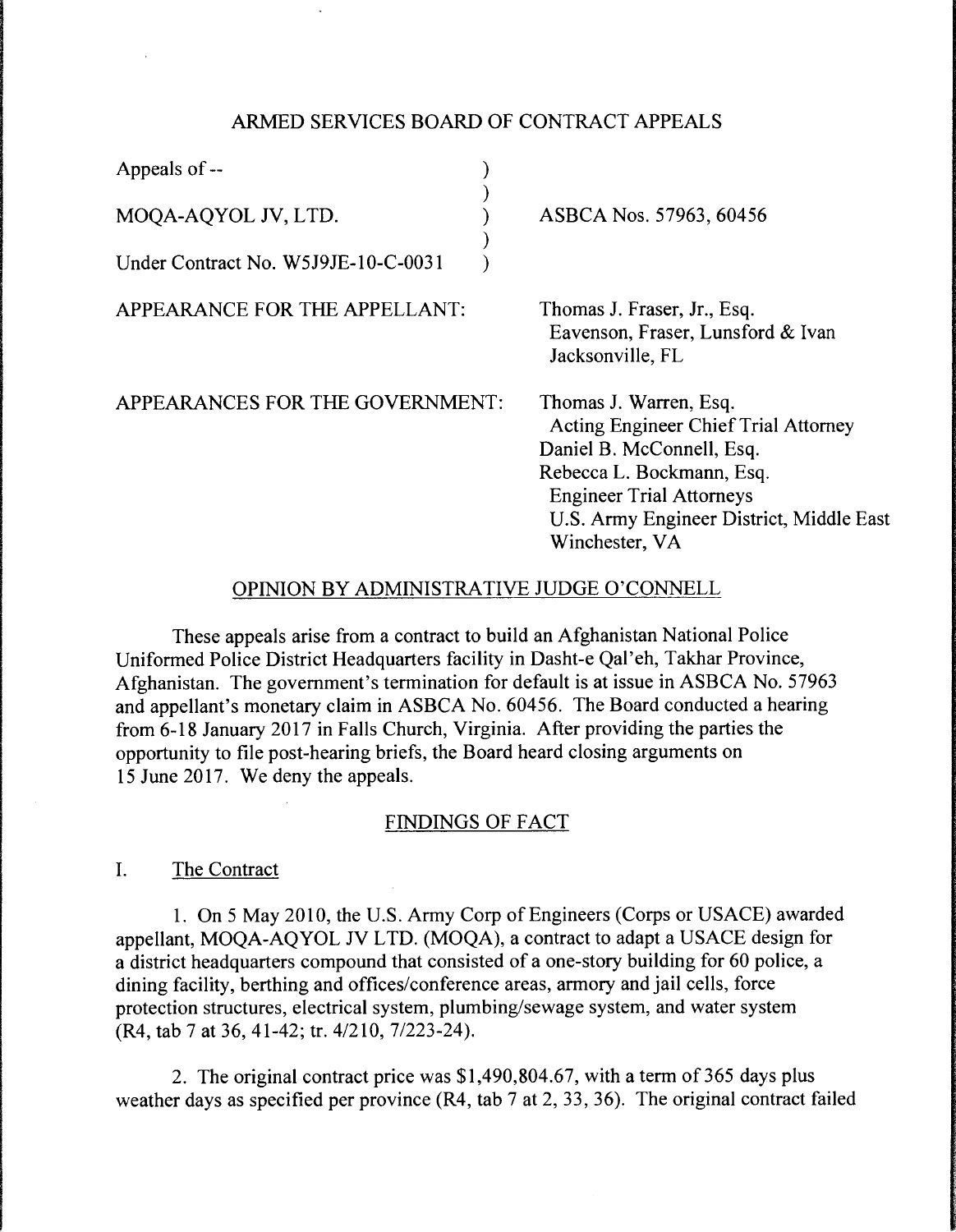to include Takhar Province, however (see *id.* at 159-61 ), and thus failed to include the required weather days. The Corps corrected this a year later in Modification No. A00003, which, in relevant part, added 62 calendar days to the contract term (R4, tab 11 at 2).

3. A few words on project participants are in order because they illustrate the challenges in building this project. At the hearing the Corps presented testimony from five of its employees but none of them actually went to the project site because it was deemed too dangerous for American civilians (tr. 1/34, 2115). The Corps monitored the site from a resident office in Kunduz (tr. 1/33) and headquarters in Kabul (tr. 2/76, 4/267, 294, 323). The Corps employees were stretched thin; its quality assurance representative testified that he was responsible for 20 projects (tr. 2115-16).

4. Through a separate contract the Corps retained native Afghans to act as its eyes and ears on the site; specifically, a local national quality assurance representative (LNQA), who was supervised by a local national project engineer who, in turn, was supervised by a local national deputy resident engineer (tr. 2/16-17, 4/245). The LNQA sent the USACE quality assurance representative a daily report and photos (tr. 1/34, 2115). Neither party presented testimony from these contract employees. The main LNQA, Habibullah Khadaam (see R4, tab 456), is a source of considerable controversy; as we will discuss, depending on who you believe, Mr. Khadaam is either a competent young man who was perhaps too patient with MOQA or a disgruntled former MOQA employee looking to settle a score.

5. Due to the work load of Corps employees, the Corps also retained Michael Baker Jr., Inc., to review schedules (tr. 1/49), but no employees of that firm testified even though scheduling issues are in dispute. Similarly, although geotechnical and design-related issues played a prominent role on this project, neither party presented testimony from a designer or geotechnical professional. Two employees of MOQA testified, its president and chief executive officer, Murad Hamidi, and its program manager from August to October 2011, Jonathan Griffin (tr. 5/283). Mr. Griffin testified that he went to the site on just two occasions, including once with Mr. Hamidi (tr. 5/317). There is no evidence that Mr. Hamidi made additional site visits.

6. After the Corps terminated MOQA for default, it retained another contractor to complete the project, which it also terminated (R4, tab 202). A third contractor completed the work (R4, tab 211). Although MOQA's monetary claim is based in large part on materials and equipment left on site, and work successfully completed, no one from either of the replacement contractors testified.

## II. Delays and Other Problems

7. The project suffered from a number of delays and the Corps found fault with a number of aspects of MOOA's performance. The Corps terminated the contract about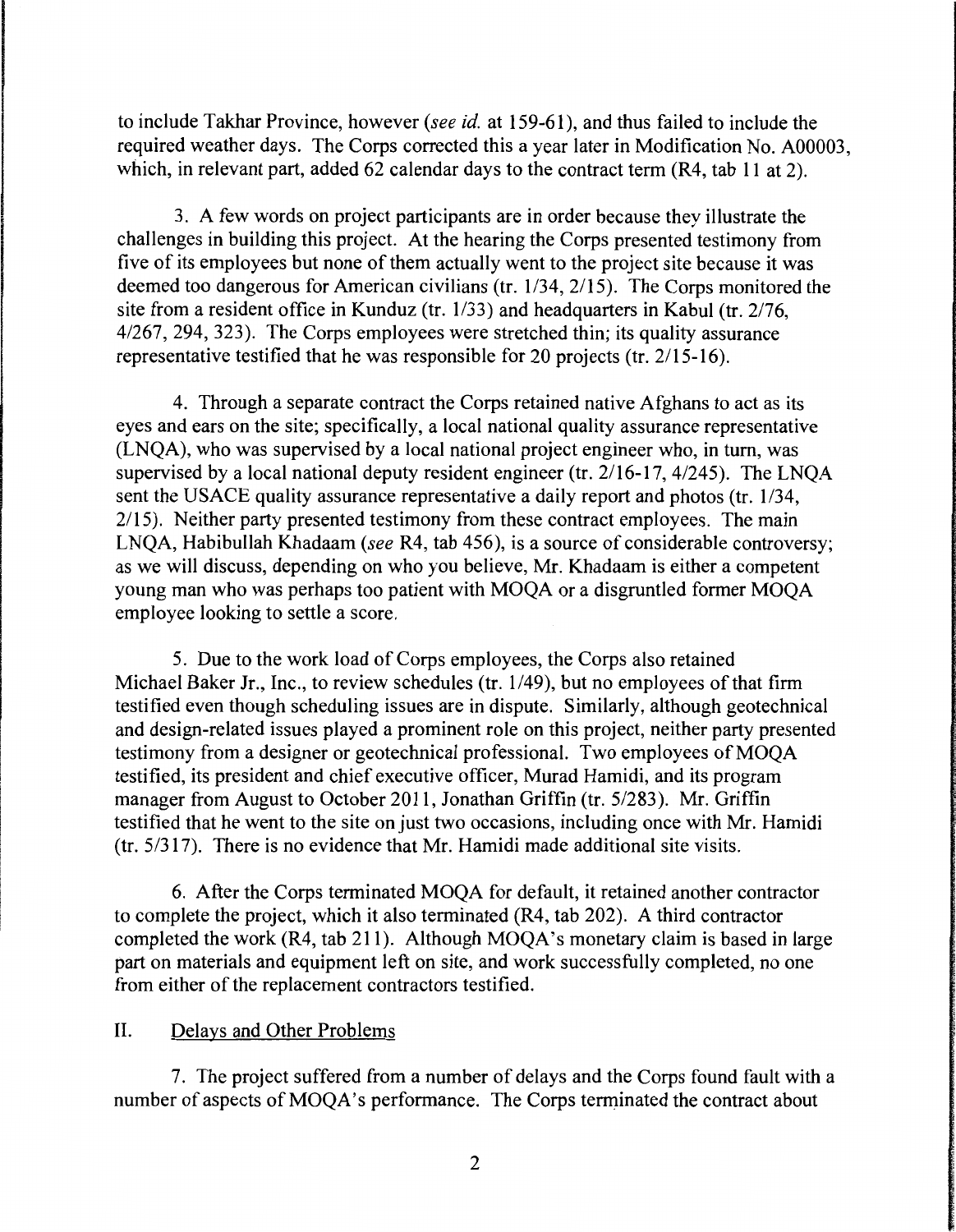three weeks before the 22 November 2011 completion date (on 31 October 2011 ). MOQA concedes that it could not complete the project by 22 November; its expert projected a completion date of 27 May 2012 (tr.  $7/234$ ). The dispute lies in which party was responsible for delaying the project so that it could not be completed until six months (or more) after the scheduled completion. An overview of the delay issues is as follows.

# A. The License for Construction Delay

8. The Corps issued a notice to proceed with work to begin on 20 May 2010 (R4, tab 21), but the contracting officer soon had to suspend all work (on 27 May) because the Corps had not obtained a license for construction (R4, tabs 23, 26; tr. 3/186). The Corps obtained the license and ordered MOQA to resume work on 25 August 2010 (R4, tab 34). The parties subsequently executed bilateral Modification No. (Mod.) A00002 on 8 December 2010 that added 92 days and \$190,450 to the contract (R4, tab 10). The modification provided that:

> It is further understood and agreed that this adjustment constitutes compensation in full on behalf of the Contractor... for all costs and markups directly or indirectly attributable for the change ordered, for all delays related thereto ... and for performance of the change within the time frame stated.

*(Id. at 2)* (Emphasis added) ("Release Language")

B. The Compound Size Change

9. The contract required construction of the compound in a maximum  $75 \times 75$ meter area (R4, tab 7 at 42), but the license for construction provided for a 70 x 130 meter area (R4, tab 51). Although MOQA contends in its brief (page 14) that the Corps did not tell MOQA about the size change until 13 January 2011, the record demonstrates that MOQA knew about the change by June 2010 (R4, tab 288 at 10-12, tab 502 at 64; tr. 7/50-52).

10. On 18 January 2011, the Corps issued a request for proposals (RFP-0001) to perform the work resulting from the compound size change. The RFP stated that MOQA should add 30 days to the contract completion date "to allow items such as additional surveying, demining, grading, and construction." (R4, tab 51 at I) It also cautioned MOQA that it was not a notice to proceed and that MOQA should not begin work until it received a signed modification *(id.* at 2).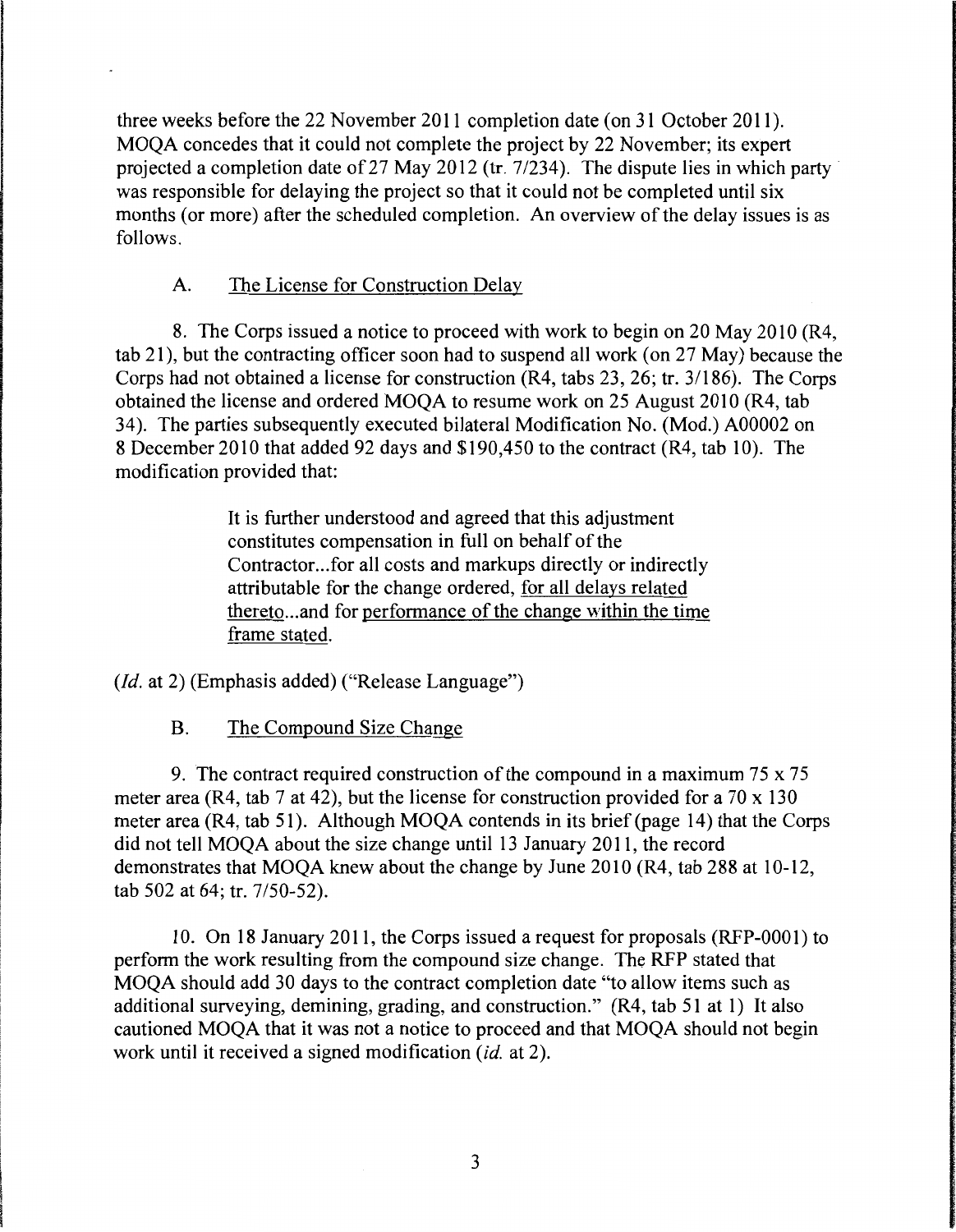11. The parties thereafter executed bilateral Modification No. A00003 on 7 May 2011 (R4, tab 11 ). This modification increased the contract price by \$406,000 and added 92 days to the completion date (30 for the size change and 62 for the weather days omitted from the original contract as described above). The modification contained the same Release Language as Mod. A00002 *(id.* at 2-3). The addition of these days changed the completion date from 22 August to 22 November 2011, where it would remain through the date of termination.

### C. Problems with Submittals

12. Contract section 01312, Quality Control System, provided that the Corps would use the "Resident Management System for Windows" (RMS) to monitor and administer the contract. It required MOQA to use the Construction Contractor Module of RMS, referred to as QCS, to record, maintain, and submit various information throughout the contract period. The contract explained that this "joint Government-Contractor use of RMS and QCS will facilitate electronic exchange of information and overall management of the contract." (R4, tab 7 at 172) The contract required MOQA to use QCS to track and transmit all submittals and to use QCS to produce a register *(id.* at 177). Contract section 01335, Submittal Procedures for Site Adapt Projects, similarly specified that MOQA was responsible for maintaining and updating this register, which would be considered the "controlling document" for submittals *(id.* at 213 ).

13. The contract provisions concerning the RMS/QCS system and MOQA's responsibility for tracking submittals are important because there are a number of purported submittals discussed below that MOQA did not record in the QCS/RMS submittal register *(see* R4, tab 155). For some of these, the government acknowledges that it received them, not through QCS/RMS, but rather as an attachment to a MOQA letter or email *(see* gov't reply at 27-28). But the government denies receiving some documents that MOQA contends that it submitted. MOQA contends that something "nefarious" occurred, alleging that it uploaded them using QCS but they were "deleted" from the register, albeit without any proof (app. hr. at 94; tr. 8/205).

## i. The Design Submittals and the Geotechnical Report

14. The contract required MOQA to submit 10, 65, 90 and 100% design submittals. The contract barred MOQA from beginning work until the Corps had approved all design submittals. (R4, tab 7 at 192) (The contract did provide that after acceptance of the 65% design submittal the Corps could issue a clearance for construction for work that included the foundation and all building features *(id.* at 32), but the Corps never issued more than a narrow clearance, as discussed below.)

15. Once MOQA submitted the 10% design, the Corps had 14 days to provide its comments (R4, tab 7 at 33). Once the Corps provided the 10% design comments, MOQA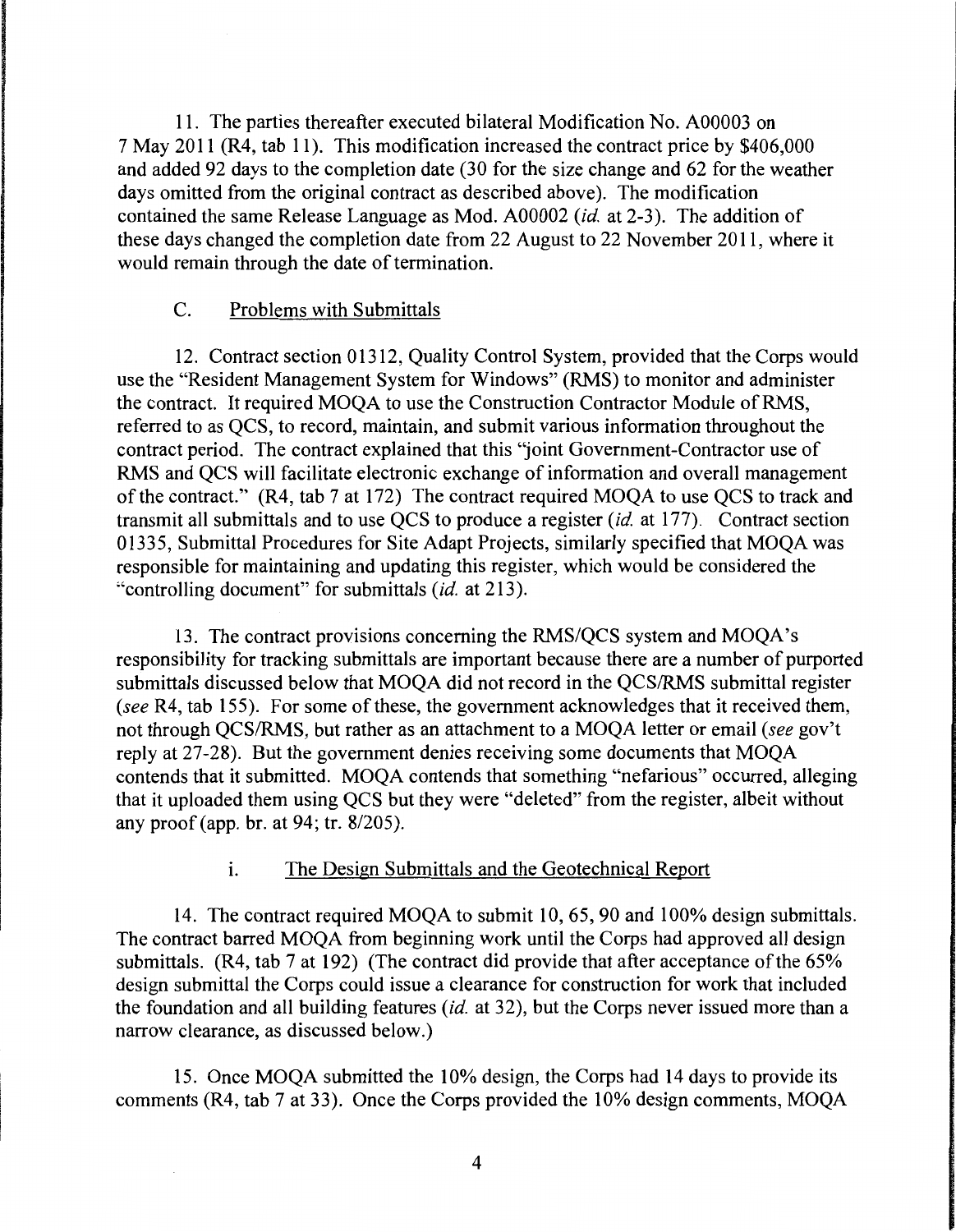then had 14 days to submit the 65% design in which it had to address satisfactorily the 10% review comments. These same deadlines (that is; 14 days to submit and 14 days to review) applied to the 90 and 100% design submittals. (R4, tab 7 at 33)

### a. The 10% Design

16. The purpose of the 10% design was to ensure that MOQA had developed a test well and had produced a geotechnical investigation report (R4, tab 7 at 192). MOQA entered in the submittal register that it submitted the 10% design on 11 November 2010 (R4, tab 155 at 1).

17. The Corps provided its review comments and gave the 10% design a "C" code on 27 November 2010, or two days late  $(R4, tab 155 at 1, tab 502 at 31)$ . A "C" code means that the submittal is "Cleared for Construction, except as noted in attached comments, resubmission required"<sup>1</sup> (R4, tab 7 at 220). The contract required the contractor to review each comment, provide a response in the USACE "DrChecks" system as to how the comment would be addressed in the design. MOQA was then supposed to incorporate each comment in the next design submission and then "furnish disposition of all comments in DrChecks" with that next submittal. *(Id., see also id.* at 33)

18. MOQA resubmitted the 10% design on 4 January 2011, 38 days after the Corps review comments. The Corps approved the submittal with a "B" code 12 days later (16 January). (R4, tab 155 at 1)

### b. The Geotechnical Report

19. At some point (it is not clear exactly when), the parties agreed to treat the geotechnical report as a separate submittal from the 10% design (tr. 5/154, 6/202, 214, 7/70). MOQA recorded submission of the geotechnical report on 1 December 2010 (R4, tab 155 at 1). MOQA nevertheless contends that it submitted that report with the 10% design on 11 November 2010. We have reviewed the various documents cited by the parties (R4, tabs 260, 276, 388) but find that none clearly indicates that MOQA submitted the geotechnical report earlier than the date MOQA entered in the submittal register, which we find to be the best evidence of the submission date.

<sup>&</sup>lt;sup>1</sup> The review codes are:

A - Cleared for Construction

B – Cleared for Construction, except as noted in attached comments

C - Cleared for Construction, except as noted in attached comments, resubmission required

E - NOT Cleared for Construction, see attached comments, resubmission required (R4, tab 7 at 220).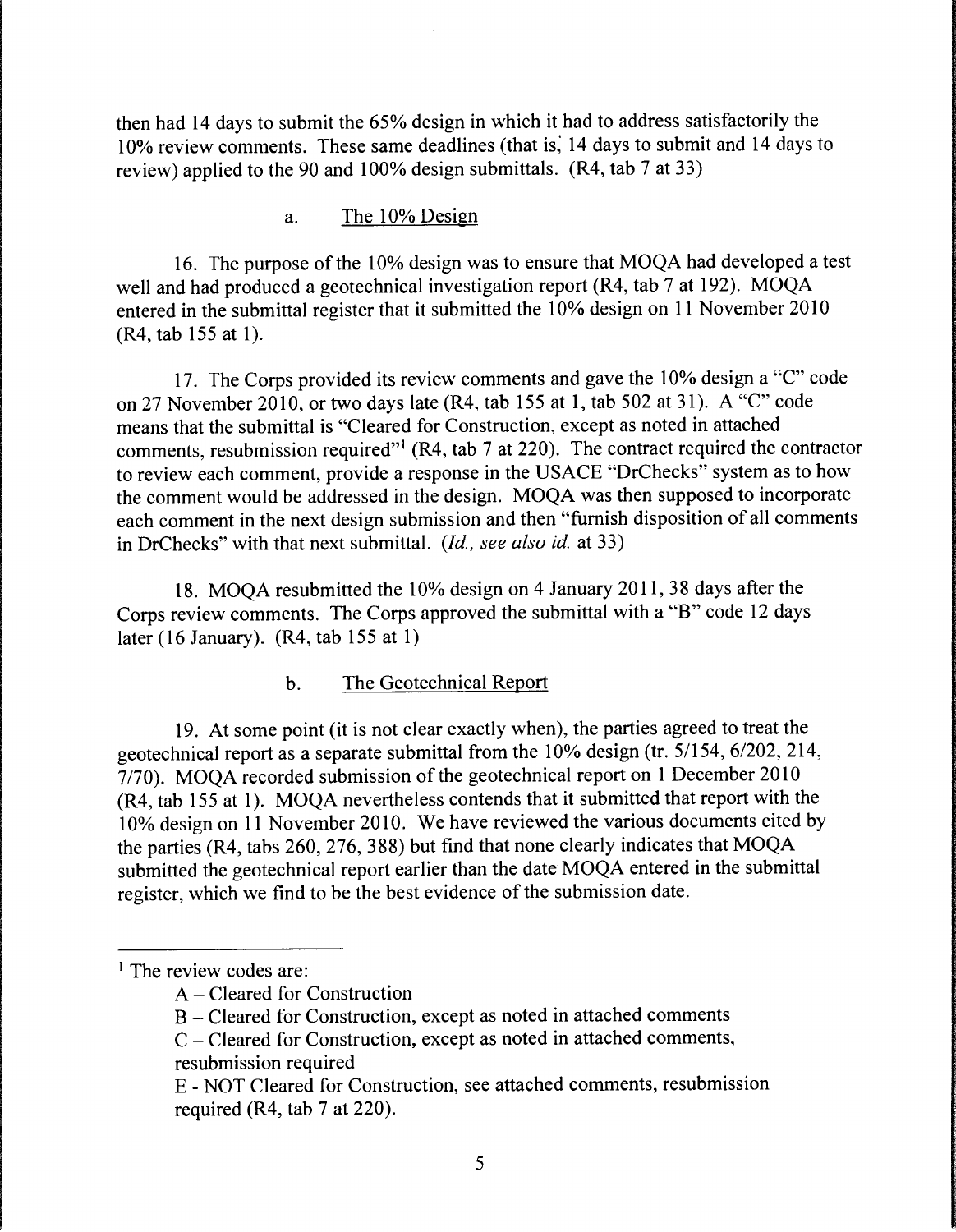20. Contract section 01015, Technical Requirements – Site Adapt, stated that there was no geotechnical information available for the project site and required MOQA to obtain the data to develop foundations and other geotechnical related design and construction activities through field and laboratory investigations and analyses (R4, tab 7 at 79). To produce the geotechnical report, MOQA retained Pamir Geotechnical Services Co. (Pamir Geotech) (R4, tab 388 at 8). No one from Pamir Geotech testified at the hearing.

21. The technical requirements section of the contract provided that the building foundations had been designed for a soil bearing capacity of 0.75kg/cm2 and required MOQA to confirm that the soil bearing capacity was no less than this amount. In a key requirement, this section required MOQA to redesign the footings if the geotechnical investigation showed a bearing capacity less than 0.75kg/cm2. (R4, tab 7 at 80) The contract further required MOQA to provide an estimated settlement for building foundation loads in the geotechnical report *(id.* at 192).

22. In its report, Pamir Geotech recorded the presence of thick deposits of loess (or "collapsible") soil, a type of loose, windblown silt, not suitable for construction (R4, tab 388 at 1, 17; tr. 5/79). It found that the bearing capacity of the soil was less than the 0.75kg/cm2 required by the contract, and was either 0.69 or 0.73, depending on the testing method (R4, tab 388 at 31, 34).

23. The Corps reviewed the geotechnical report and returned it to MOQA with a "C" code on 20 December 2010, or five days after the 14 days specified in the contract (R4, tab 155 at 1, tab 388 at 1). In its response, one Corps reviewer noted that the contract "technically" required MOQA to redesign the footings because it showed the bearing capacity to be less than  $0.75 \text{kg/cm}^2$ . However, he opined that the design would not need to be changed had Pamir Geotech considered the actual footing width rather than an assumed width of one meter, and stated that MOQA should have Pamir reanalyze the results using the actual footing width<sup>2</sup> (R4, tab 388 at 4).

24. The Corps submittal response also required MOQA to perform a test to measure the collapse potential of soils as set forth in American Society for Testing and Materials (ASTM) D 5333-96, a test not required by the contract. (Mr. Hamidi testified at the hearing that this test took one to three days to perform (tr. 7/96).) Finally, the Corps also observed that MOQA had failed to complete the maximum settlement estimates required by the contract (R4, tab 388 at 4).

25. MOQA appears to have done little to advance the geotechnical report or determine if the footings needed to be redesigned for five weeks following the 20 December USACE comments. Finally, on 25 January 2011, it submitted a request

<sup>&</sup>lt;sup>2</sup> MOOA did not provide the Board any analysis of the time impact of performing this analysis compared to the contractual requirement to redesign the footings.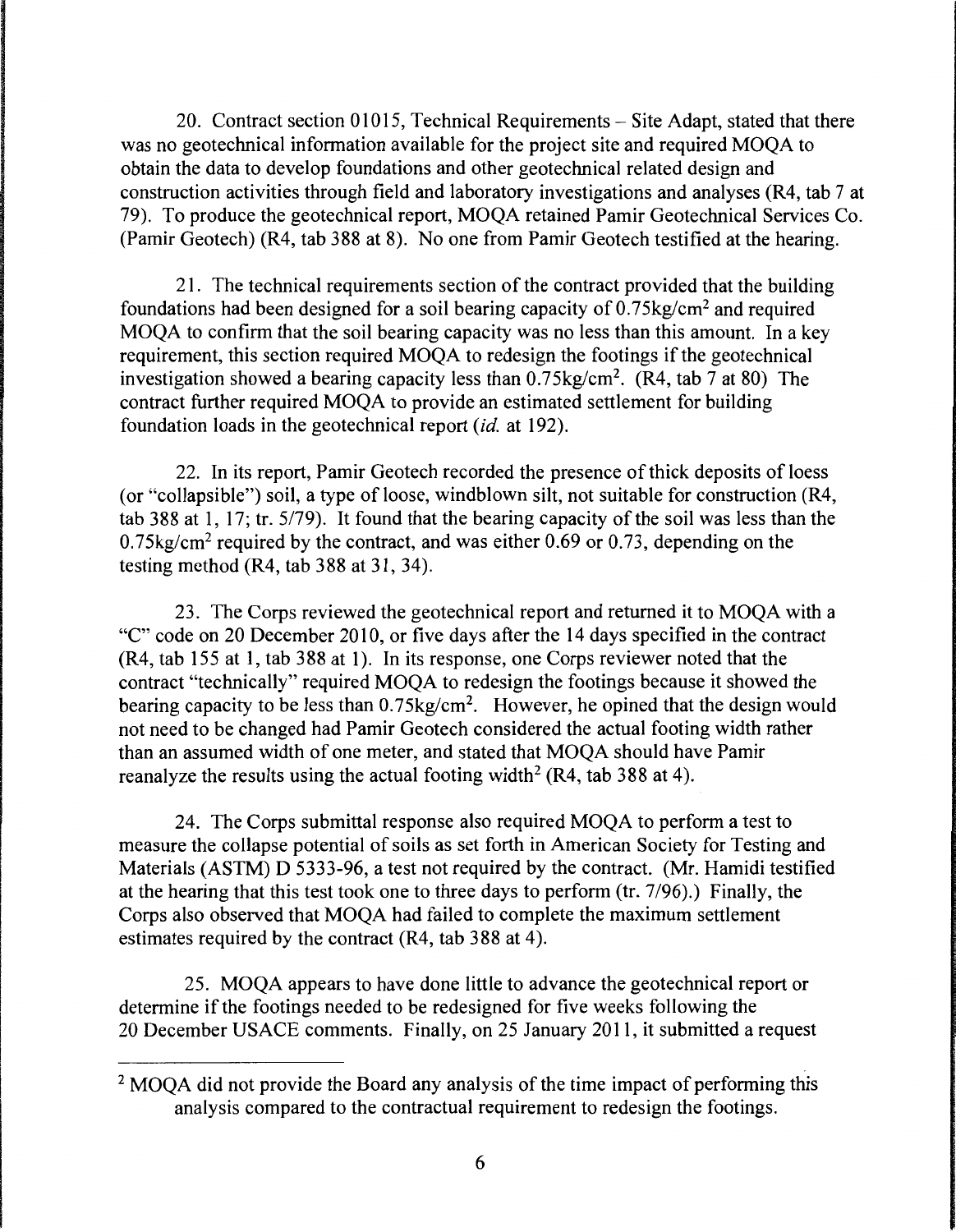for information (RFI-0004) to the Corps that referenced USACE's 20 December geotechnical comments, and asked the Corps to provide the dead loads (the weight of all materials of construction incorporated in the buildings) (R4, tab 55 at 1-2, tab 7 at 81). The Corps did not provide MOQA the dead loads, but it did respond to the RFI on 31 January 2011 by stating that it would issue an RFP as a result of the soil bearing capacity issue  $(R4, tab 55 at 1)$ .

26. In its reply brief, MOQA states that the Corps had agreed to provide MOQA the dead loads but it fails to provide any record citation (app. reply at 7). Our review of the contract does not reveal any such promise. An internal Corps email indicates that the Corps did not have the dead loads (R4, tab 422 at 124). MOQA acknowledges in its reply brief that it was able to calculate the dead loads (app. reply at 7).

. 27. MOQA failed to submit the revised geotechnical report until 12 February 2011 (54 days after the USACE comments); the Corps provided its comments 5 days later on 17 February 2011 (R4, tab 155 at 1). While MOQA addressed the ASTM test for collapsible soils, it once again failed to provide the settlement estimates and the Corps again gave the report a "C" code, requiring MOQA to resubmit it (R4, tab 278). MOQA submitted the report for a third time on 17 March 2011 (one month after the USACE comments) and the Corps approved it with a "B" code three days later (R4, tab 155 at 1).

#### c. RFP-0002 & -0003: Solving the Soil Problems

28. The contract provided that, unless otherwise indicated, "the risk for the design is the sole responsibility of the Contractor" (R4, tab 7 at 192). Despite allocating this risk to MOQA (including the obligation to redesign if the soil had a bearing capacity less than  $0.75 \text{ kg/cm}^2$ ), the Corps accepted that it did not require MOQA to do additional construction work not specified in the contract. In its response to RFI-0004 (MOQA's request for the dead loads), the Corps stated: "We concur that site conditions have changed from the site adapt design documents for soil bearing capacity. An RFP will be forth coming to redesign the foundations for buildings and associated costs." (R4, tab 55 at 1)

29. On the following day ( 1 February 2011 ), the administrative contracting officer (ACO) issued RFP-0002, in which she acknowledged a differing site condition because the soil had a bearing capacity less than the 0.75 kg/cm2 required by the contract. She directed MOQA to reflect the changes in the 65% design drawings and to submit within seven days (8 February 2011) an itemized proposal for performing the work. She also cautioned MOQA that this was not a notice to proceed with the work and that it should not begin performing the work until it had a signed modification. (R4, tab 59)

30. MOQA did not seek clarification ofRFP-0002, nor did it inform the Corps that it could not submit a proposal without the dead loads. But MOQA did not submit a proposal or seek an extension by the 8 February deadline. Another month passed without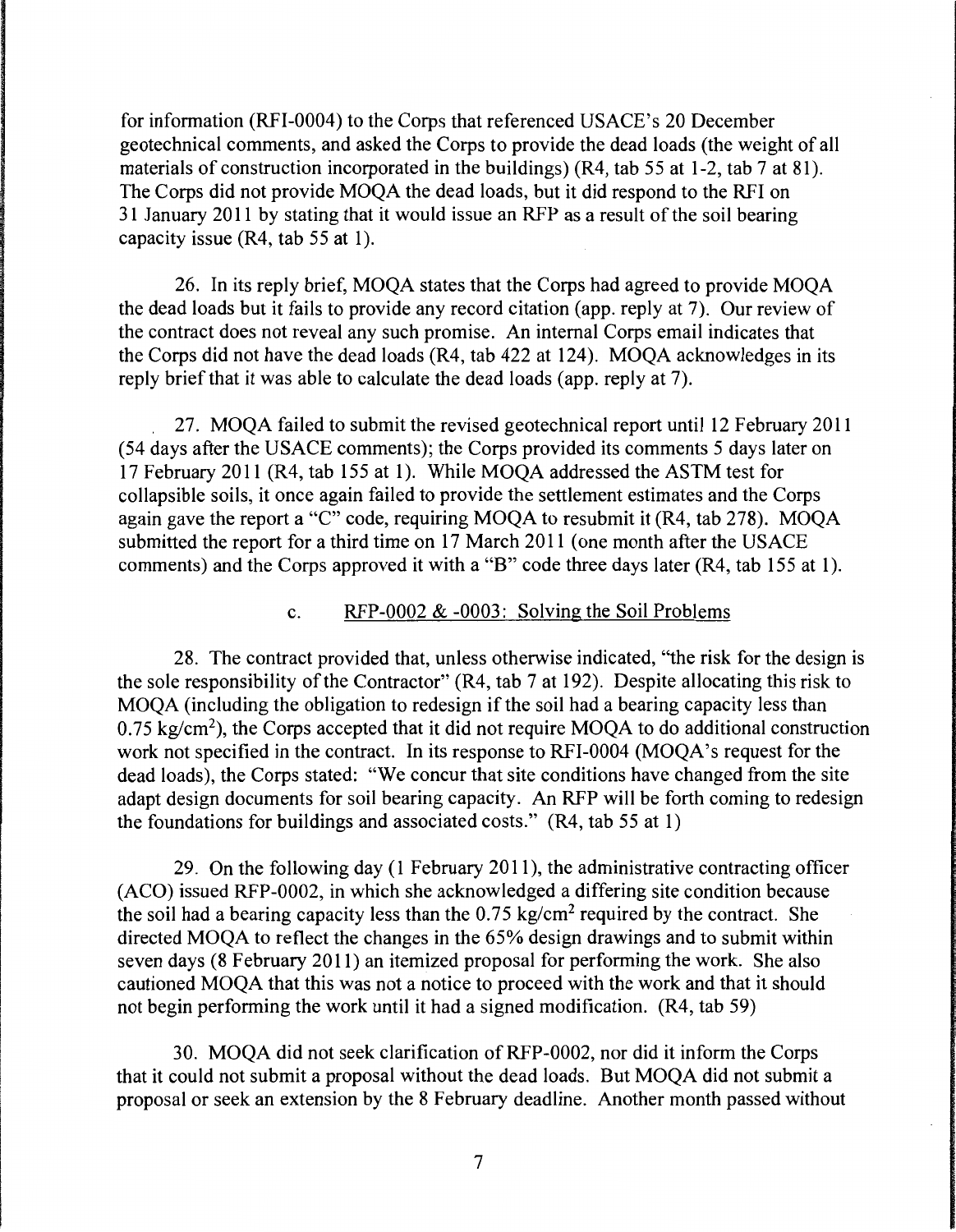MOQA submitting a proposal and on 9 March 2011 the ACO canceled RFP-0002 (R4, tab 61).

31. The record suggests that the Corps grew impatient with MOQA's inaction. In a 13 March 2011 email to the Corps resident engineer, a Corps employee stated that she had analyzed the problem and found that the collapsible soil was shallow enough that it could simply be removed and replaced with good soil (R4, tab 391 ). On 30 March 2011, the ACO issued RFP-0003 in which the Corps sought a cost and time proposal to "[m]odify site excavation and backfill to account for and mitigate the existence of collapsible soils at the project site" (R4, tab 435 at 2). The RFP provided for over excavation of the collapsible soils to a depth of three meters below the bottom of the foundation within the building footprint and replacement with backfill meeting criteria specified in the RFP *(id.* at 4). The Corps asked MOQA to provide its proposal by 7 April 2011 *(id.* at 1 ). Once again the ACO told MOQA that the RFP was not a notice to proceed and that it should not begin work until it had a signed modification *(id.* at 4 ).

32. MOQA submitted a proposal on 11 April 2011, four days later than the ACO had requested (R4, tab 70 at 6). MOQA did not request more time but sought an additional \$1,599,726.20, which was about triple what the Corps had estimated (R4, tab 454) and more than the original contract price, in part because MOQA included costs for the cancelled RFP-0002 (R4, tab 79 at 13).

33. Thereafter, the parties entered into protracted negotiations and MOQA revised its proposal four times (R4, tab 422 at 99). Ultimately, the parties signed bilateral Modification No. P00003 (Mod. P00003) on 28 May 2011, for compensation in the amount of \$475,000 with no additional time (R4, tab 12 at 4). Mod. P00003 included Release Language similar to the earlier modifications but stated that the contract term had not changed:

> It is understood and agreed that pursuant to the above, the contract time is not affected, and the contract price is increased as stated above.... It is further understood and agreed that this adjustment constitutes compensation in full on behalf of the Contractor ... for all costs and markups directly or indirectly attributable for the change ordered, for all delays related thereto ... and for performance of the change within the time frame stated.

*(Id.* at 4-5) (Emphasis added)

34. Although MOQA did not request any more time in its proposal, the Corps had estimated that the work would take an additional 60 days (e.g., ex. G-16 at 5). However, because MOQA did not request more time, the Corps did not have Michael Baker Jr.,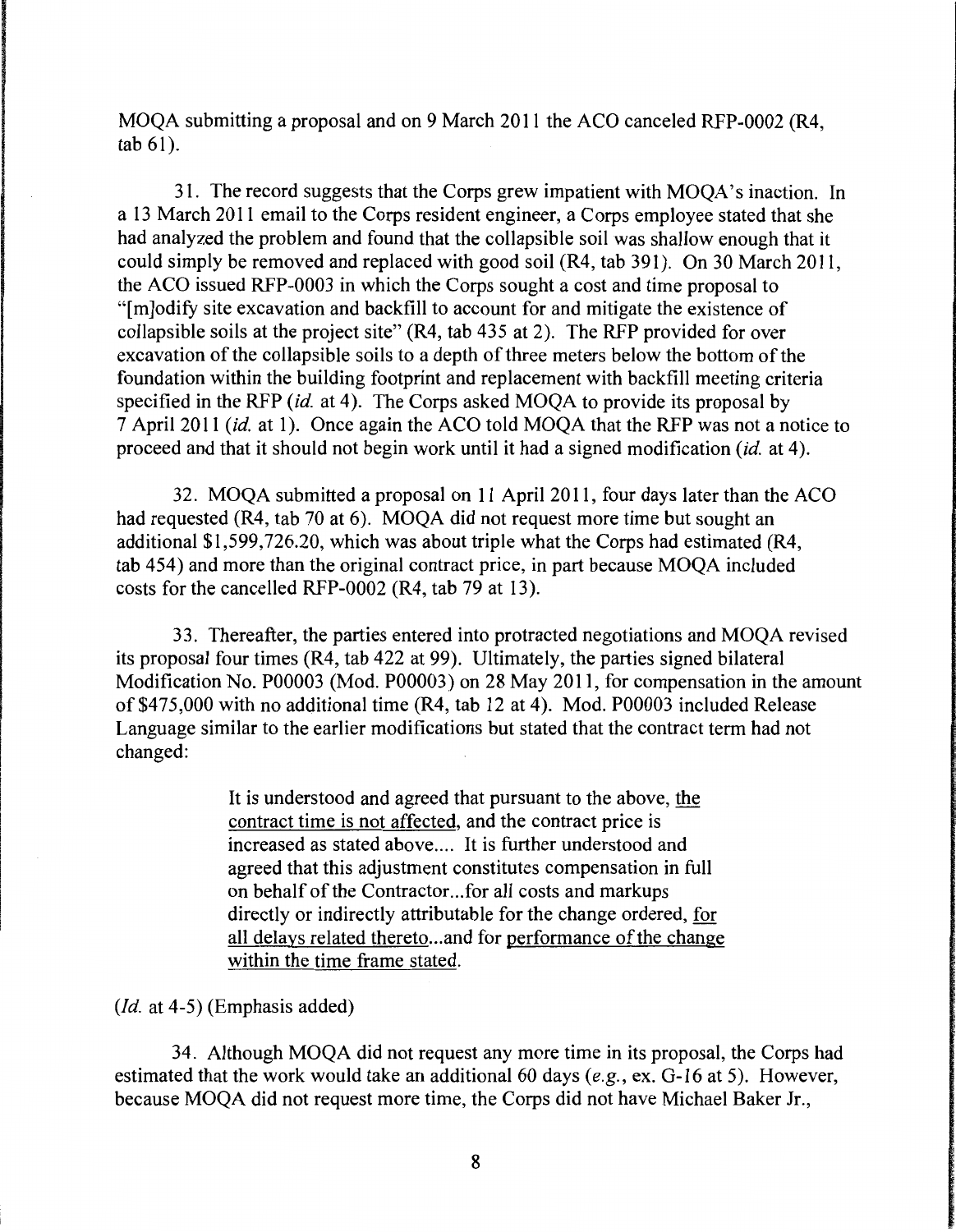Inc., perform an analysis to determine the time impact (tr. 3/38-39, 96). Dickson Boadi, the Corps' office engineer who negotiated the modification, was not surprised that MOQA did not ask for more time. He had negotiated differing site conditions modifications in the past with contractors who did not ask for more time, and, because the parties had just negotiated the 92-day extension for Mod. A00003 (R4, tab 11 ), he figured that the delays were concurrent (tr.  $2/316-21$ ).

### d. The 65, 90 and 100% Designs

35. The contract required MOQA to submit a 65% design that presented all information necessary to "Site Adapt" the fully designed and detailed buildings and other project features (R4, tab 7 at 193 ). MOQA initially submitted this design on 9 April 2011, which was about 12 weeks after the Corps had approved the 10% design, making it 10 weeks late (R4, tab 155 at 2).

36. Despite its submission of the 65% design in April 2011, MOQA contends that the pending RFPs for the compound size change and collapsible soils prevented MOQA from working on the 65% design until the parties signed these modifications in May 2011  $(e.g., app. br. at 32; app. reply at 8)$ . MOOA has not provided us with any testimony from its designers or an expert that would explain a contention that seems to be refuted by its submission of the 65% design prior to execution of these modifications.

37. In any event, the Corps found MOQA's initial 65% submittal to be lacking, with one of its engineers writing that MOQA had: omitted the design analysis, geotechnical analysis, site utility design, and survey/topographic map; that the septic tank and foundation designs were incorrect; and that MOQA had modified some of the site-adapt designs without explanation. He concluded that the "submittal does not represent a 65% design submittal." (R4, tab 397) The Corps returned the submittal to MOQA with a "C" code on 27 April 2011 (R4, tab 155 at 2). MOQA resubmitted the 65% design on 2 June 2011, and the Corps approved it with a "B" code on 18 June 2011 *(id.).* 

38. MOQA did not submit the 90% design until 3 October 2011, about three months late (R4, tab 155 at 2). MOQA contends in its reply brief that it submitted the 90% design on 29 August 2011, which would have been nearly two months late (app. reply at 9). However, MOQA did not record any such submission in the submittal register; it does not appear in the government's Rule 4 file; and MOQA has not pointed us to any other evidence of its submission, such as a discussion at a weekly meeting. Thus, we conclude that MOQA submitted the 90% design on 3 October.

39. The Corps rejected the 90% design with an "E" code on 17 October 2011 (R4, tab 155 at 2). MOQA did not contest the rejection and sent its designer a cure notice on 25 October 2011 (R4, tab 269 at 6). MOQA did not resubmit the 90% design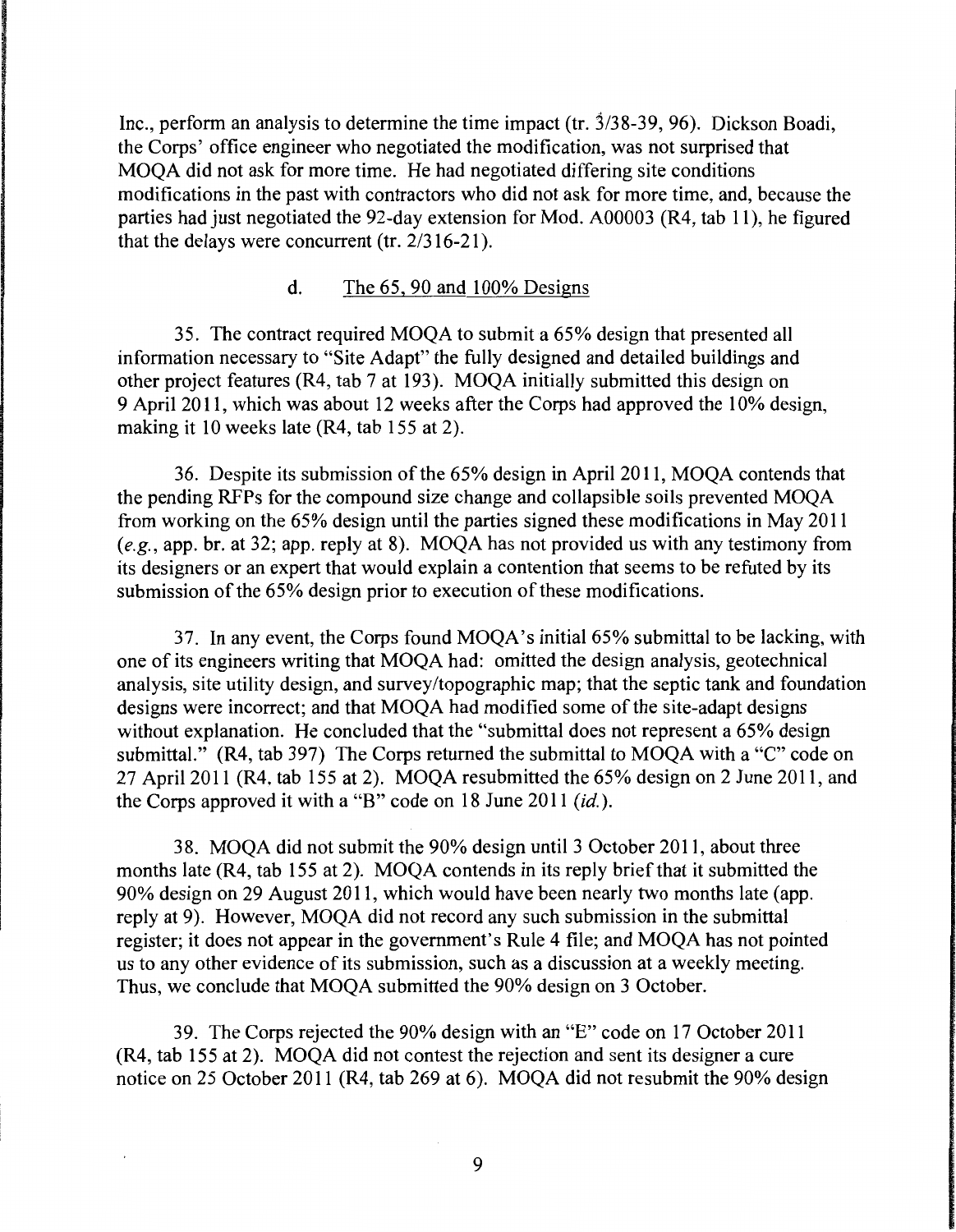before termination on 31 October 2011. Nor did it ever submit a 100% design. *(See* R4, tab 155 at 2)

### D. Schedules

40. Contract section 01321 set forth 12 pages of requirements concerning project schedules (R4, tab 7 at 179-90). Paragraph 3.1, General Requirements, provided that scheduling of design and construction was MOQA's responsibility. It provided that the approved project schedule would be used to measure progress of the work, to aid in evaluating time extensions, and to provide the basis of all progress payments. *(Id.* at 179) Paragraph 3 .2, Basis for Payment, provided that the lack of an approved schedule would result in an "inability of the Contracting Officer to evaluate Contractor's progress for the purposes of payment." Similarly, it provided that MOQA's failure to provide all information required in section 01321 would result in disapproval of the schedule and an inability of the contracting officer to evaluate progress for payment purposes. *(Id.)* 

41. The contract required MOQA to include a narrative report with the preliminary schedule as well as all updates. The narrative was to include a description of activities along the two most critical paths, a description of current and anticipated problem areas or delaying factors and their impact, and an explanation of corrective actions taken or required to be taken. (R4, tab 7 at 185) MOQA failed to include this narrative with most of the schedules it submitted.

42. The contract required MOQA to submit the initial project schedule (referred to as a baseline schedule) within 30 days of contract award (R4, tab 7 at 184). As described above, the Corps awarded the contract on 5 May 2010. Twenty-two days elapsed before the Corps suspended work on 27 May 2010. MOQA thus had eight days from the resumption of work on 26 August 2010 to submit the schedule, that is, until 2 September 2010. MOQA did not meet this date, or even a date 30 days from the lifting of the suspension, rather it submitted the baseline schedule on 18 December 2010, more than three months late. The Corps approved it with a "B" code the following day even though MOQA failed to include the required narrative. (R4, tabs 47, 155, 300)

43. The approved project schedule showed a completion date of 10 October 2011, which was past the then-contract date of 22 August 2011 *(see* R4, tab 10 at 2). A late completion such as this is referred to as "negative float" (R4, tab 7 at 182-83 ). It is not entirely clear why MOQA showed late completion at this relatively early juncture, but the major reason is that MOQA listed the license for construction work stoppage as ending on 20 September 2010 rather than the correct date of 25 August 2010, an addition of 26 days (R4, tab 47, tab 213 at 6).

44. The contract required MOQA to submit periodic schedule updates to enable the contracting officer to assess its progress. If MOQA failed to furnish the schedule data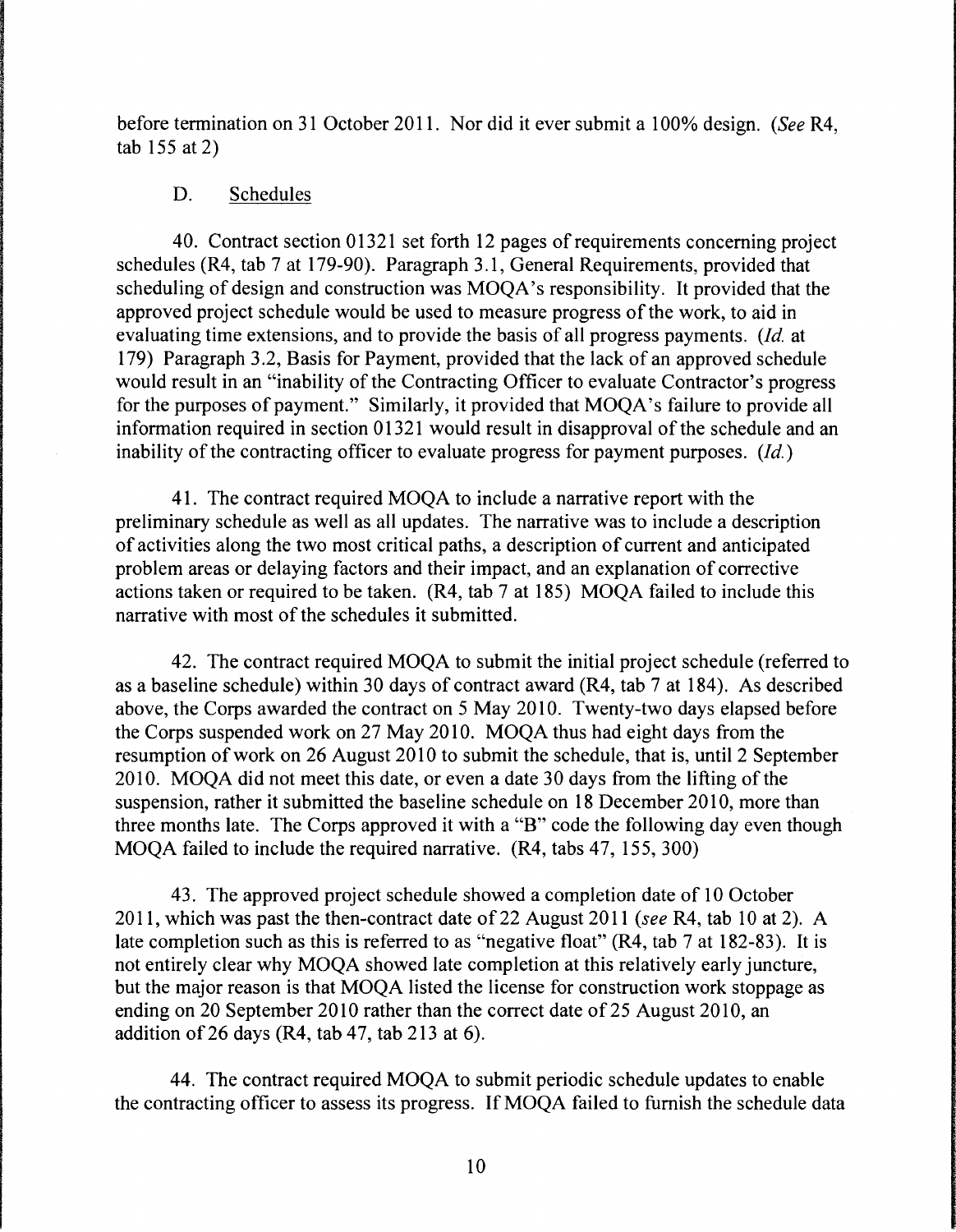that the contracting officer determined was necessary to verify its progress, MOQA would be deemed to have not provided an estimate upon which a progress payment could be made. (R4, tab 7 at 184) The submittal register indicates that MOQA submitted schedule updates on 30 June 2011 (rejected with an "E" code), 24 September 2011 ("E" coded on 29 September), and on 24 October 2011, which the Corps did not return before termination (R4, tab 155). MOQA also submitted revised baseline schedules on 27 September 2011 ("E" coded on 29 September) and 24 October 2011 *(id.).* 

45. Moving beyond the QCS/RMS submittal register, the record also indicates (and USACE agrees (gov't reply at 27-28)) that MOQA submitted other schedules by email. Thus, it appears to have submitted a schedule update (without the narrative) in the 17-20 June 2011 timeframe (R4, tabs 473, 496-97); on 9 August 2011 (without the narrative) (R4, tabs 479, 491, 495); on 28 August 2011 (R4, tab 307 (this tab contains a transmittal form but not the schedule)); and two in October 2011 (R4, tabs 303, 490) (without the narrative). The Corps did not approve any of these updates.

### E. Other Submittals

### 1. Area Use Plan

46. The contract required MOQA to submit within 10 days of award an area use plan that designated its intended use of all areas in the project site. The contract provided that MOQA could not "begin construction of the mobilization facilities" before the contracting officer approved the area use plan (R4, tab 7 at 149), which would bar it from mobilizing and beginning construction. Based on an award date of 5 May 2010 (R4, tab 7 at 1, tab 15), the area use plan was due on 15 May 2010, or 12 days before the Corps suspended work because of the license for construction.

47. MOQA's president, Mr. Hamidi, testified that he viewed the area use plan as "not a big deal" but he agreed that the contract required it before MOQA could start working on the site (tr.  $7/16-20$ ). Mr. Hamidi also testified that he understood the area use plan to be due 10 days after the notice to proceed  $(id)$ . While this is not what the contract says, taking into account a 20 May 2010 notice to proceed and the time that passed before the contracting officer suspended work on 27 May, the area use plan would still have been due before the end of August 2010. The record indicates, however, that MOQA did not submit the area use plan until 20 March 2011 (R4, tab 155 at 1), more than six months late under MOQA's more lenient calculation of the due date.

48. MOQA contends in its brief that it submitted the area use plan on 29 June 2010 (app. br. at 29 (citing R4, tab 288 at 10)) but the weight of the evidence supports the Corps' position. First, MOQA never entered a 29 June plan in the submittal register  $(R4, tab 155)$ , which we consider the best evidence of submittal dates. Second, when the contracting officer's representative wrote to MOQA on 16 March 2011 citing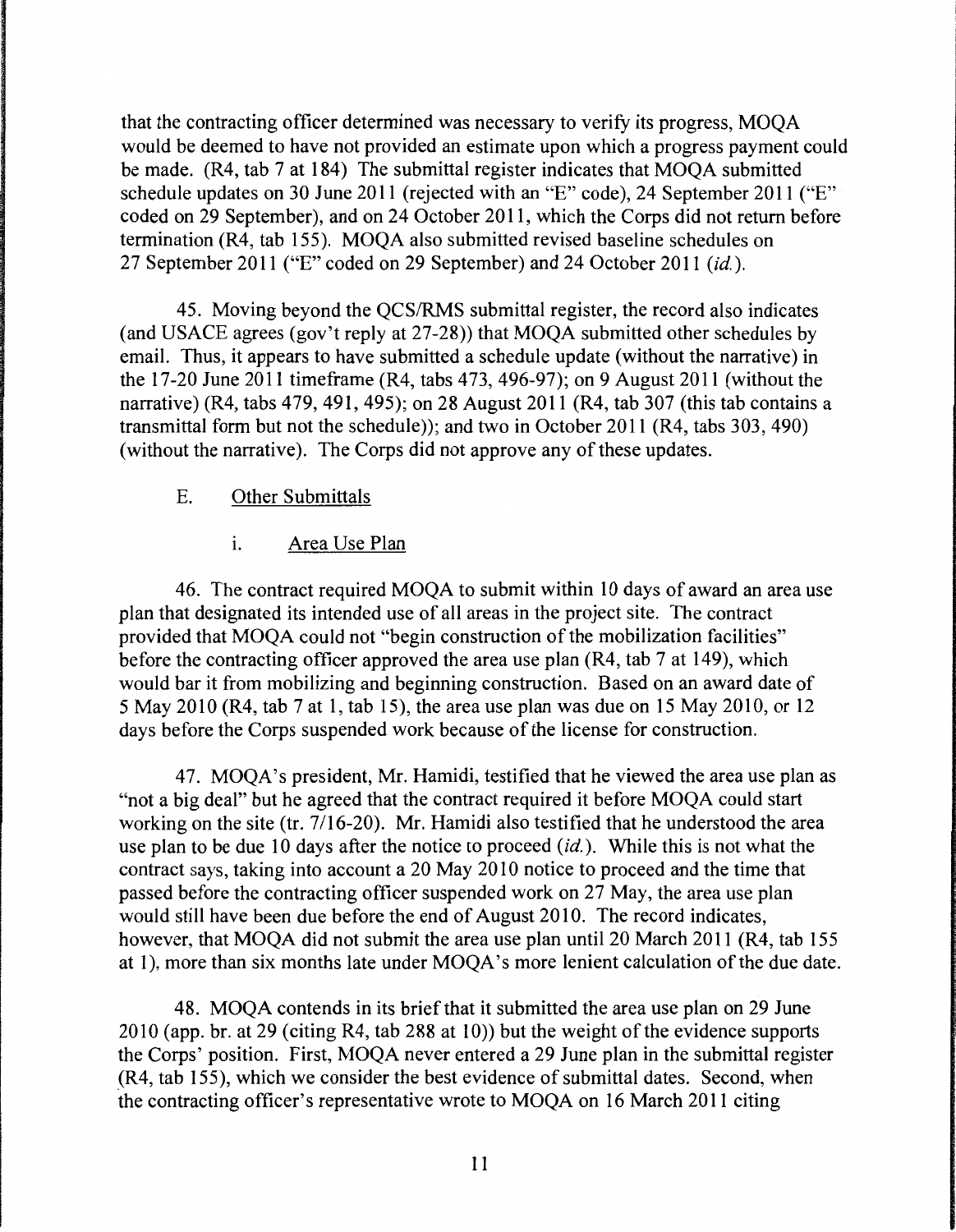MOQA's failure to submit the plan (R4, tab 63), MOQA did not reply that it had submitted the plan. Rather, it submitted the plan reflected in the submittal register. Third, in his testimony, Mr. Hamidi agreed that MOQA did not submit this plan until 20 March 2011 (tr. 7/18).

# ii. Right of Entry Coordinate Data

49. The contract required MOQA to submit to the contracting officer's representative (COR) as a preconstruction submittal right of entry coordinate data (R4, tab 7 at 36, 40). The submittal was to contain an exhibit illustrating the limits, boundaries, and coordinates representing the right of entry, among other things *(id.).*  MOQA did not submit this data until 5 July 2011; the Corps rejected it with an "E" code on 9 July 2011 (R4, tab 155 at 1); MOOA never re-submitted it. In its reply brief, MOQA states that the government "failed to recognize that the coordinate data included within the Contract was incorrect," which may be true, but presumably that was why the government wanted it confirmed (app. reply at 3 (citing R4, tab 7 at 40)). MOQA does not explain why it never resubmitted this information.

# iii. Master Site Plan

50. The contract required MOQA to submit a master site plan within 20 days of the notice to proceed (R4, tab 7 at 42). Taking into account the suspension of work due to the license for construction, this submittal was due in early September 2010. During his testimony, Mr. Hamidi testified that this submittal was "not a big deal." (Tr. 7/51) MOQA did not submit it until 30 June 2011; the Corps approved it with a "B" code five days later (R4, tab 155 at 1). MOQA does not address this in its reply brief other than to contend that it did not delay the critical path (app. reply at 3).

# iv. Quality Control Plan and Accident Prevention Plan

51. The contract provided that MOQA was responsible for quality control (QC or  $COC<sup>3</sup>$ ) and for establishing and maintaining an effective quality control system (R4, tab 7 at 238). It required MOQA to submit a QC plan that covered all construction operations, both on site and off site, including work by subcontractors, fabricators, suppliers and purchasing agents.

52. The contract required a CQC organization including a CQC system manager who was to be present at the site at all times (R4, tab 7 at 239). The contract provided that, when it became necessary to make changes to the CQC organization, MOQA was to revise the CQC plan to reflect the changes and submit it to the contracting officer for approval

<sup>&</sup>lt;sup>3</sup> Contractor Ouality Control.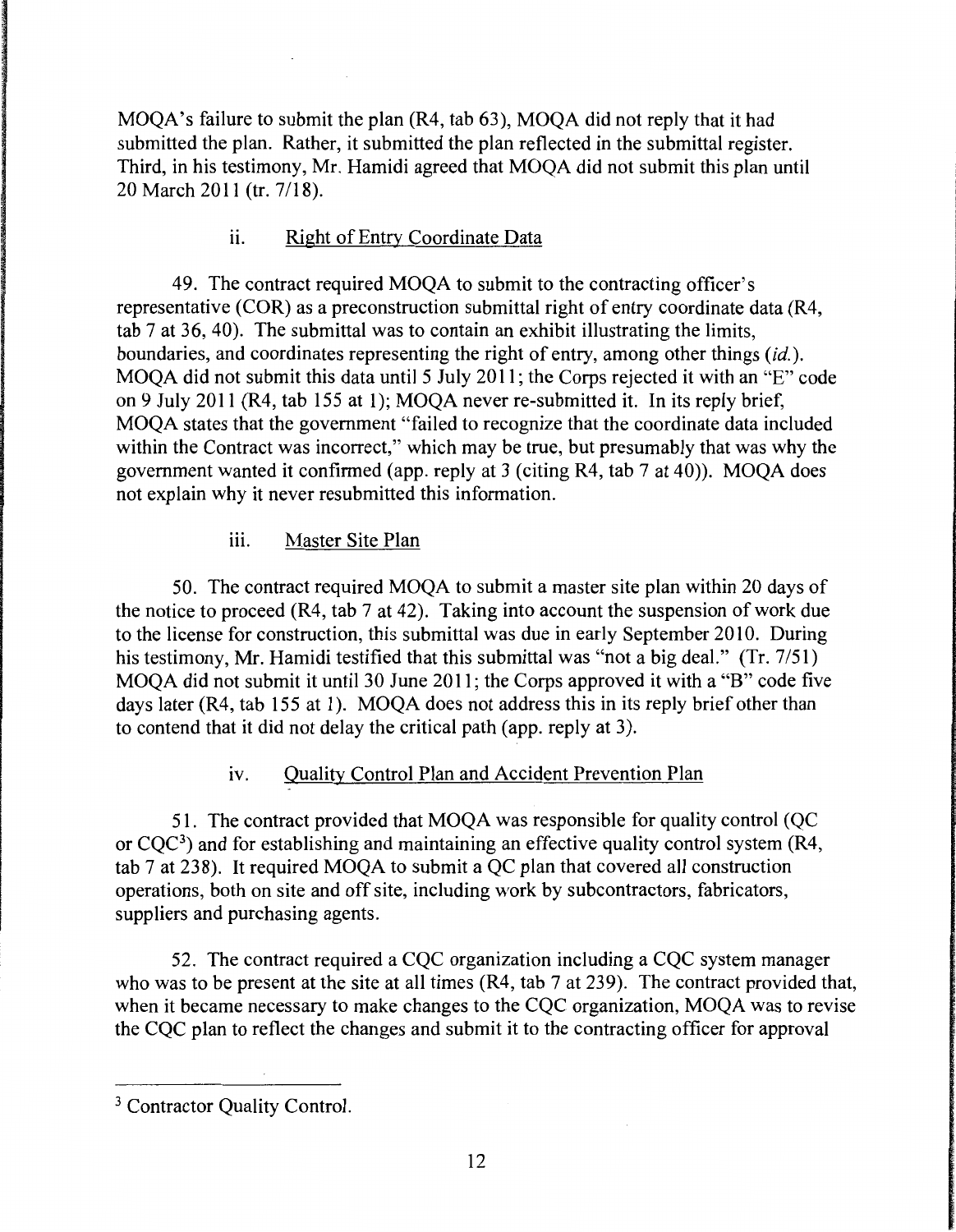(R4, tab 7 at 242-43). In its QC plan, MOQA stated that its organization included a CQC manager, a safety and health manager, and a site superintendent (R4, tab 35 at 13).

53. MOQA was to submit the plan by no later than five days after receipt of the notice to proceed (R4, tab 7 at 239), meaning that it was due in May 2010, but MOQA did not submit it until 23 October 2010 (R4, tab 155 at 2, tab 35). The Corps approved it the same day *(id.).* 

54. The contract also required MOQA to submit an accident prevention plan (APP) (R4, tab 7 at 255). MOQA submitted the APP on 29 November 2010 (R4, tab 155 at 2). The Corps gave it a "C" code (resubmission required) on 14 December 2010; MOQA resubmitted it 44 days later (27 January 2011), receiving approval (an "A" code) the same day *(id.).* 

55. The APP was to include, among other things, the names and qualifications of all site safety and health personnel designated to perform work on the project, including the designated site safety and health officer (SSHO) and other competent and qualified personnel (R4, tab 7 at 256). The contract required an SSHO to be present at the site at all times to perform safety and occupational health management, surveillance, inspections, and safety enforcement for MOQA *(id.* at 253). The contract provided that disregarding provisions of the contract or APP would be cause for the contracting officer to stop work *(id.* at 256).

56. MOQA's APP did not identify an SSHO, but it identified Asif Dashty as performing the role of safety and health manager/chief safety engineer (R4, tab 56 at 13). The record indicates that both parties understood Mr. Dashty to be the SSHO (see R4, tab 117 at 8; gov't br. at 15 n.13). Mr. Dashty had also been identified as the safety and health manager in the CQC plan (R4, tab 35 at 13).

57. During the course of the project there were disputes between the parties concerning MOQA's safety practices and its CQC and safety personnel. For example, on 18 June 2011, Chester Lawrence, the USACE quality assurance representative, wrote to MOQA stating that "[s]afety is bad" on the site (R4, tab 88). And on 27 June 2011, after Mr. Lawrence received photos from the site that showed that MOQA's safety manager/SSHO was allowing men to work without hard hats, safety glasses, vests, and proper footwear, he warned MOQA that this could lead to his removal from the project and the Corps shutting down the site (R4, tab 94; tr. 2/89-92).

58. On 27 April 2011, the COR, Kevin Gatlin, notified MOQA that MOQA's recent QC reports indicated that it did not have a CQC manager on site (R4, tab 71). On 3 May 2011 the parties met for a bi-weekly progress meeting at which the Corps representatives met a new MOQA CQC manager and new safety manager who had not been submitted to the Corps for approval (R4, tab 73 at 2, 4). On 16 May 2011 MOQA emailed resumes for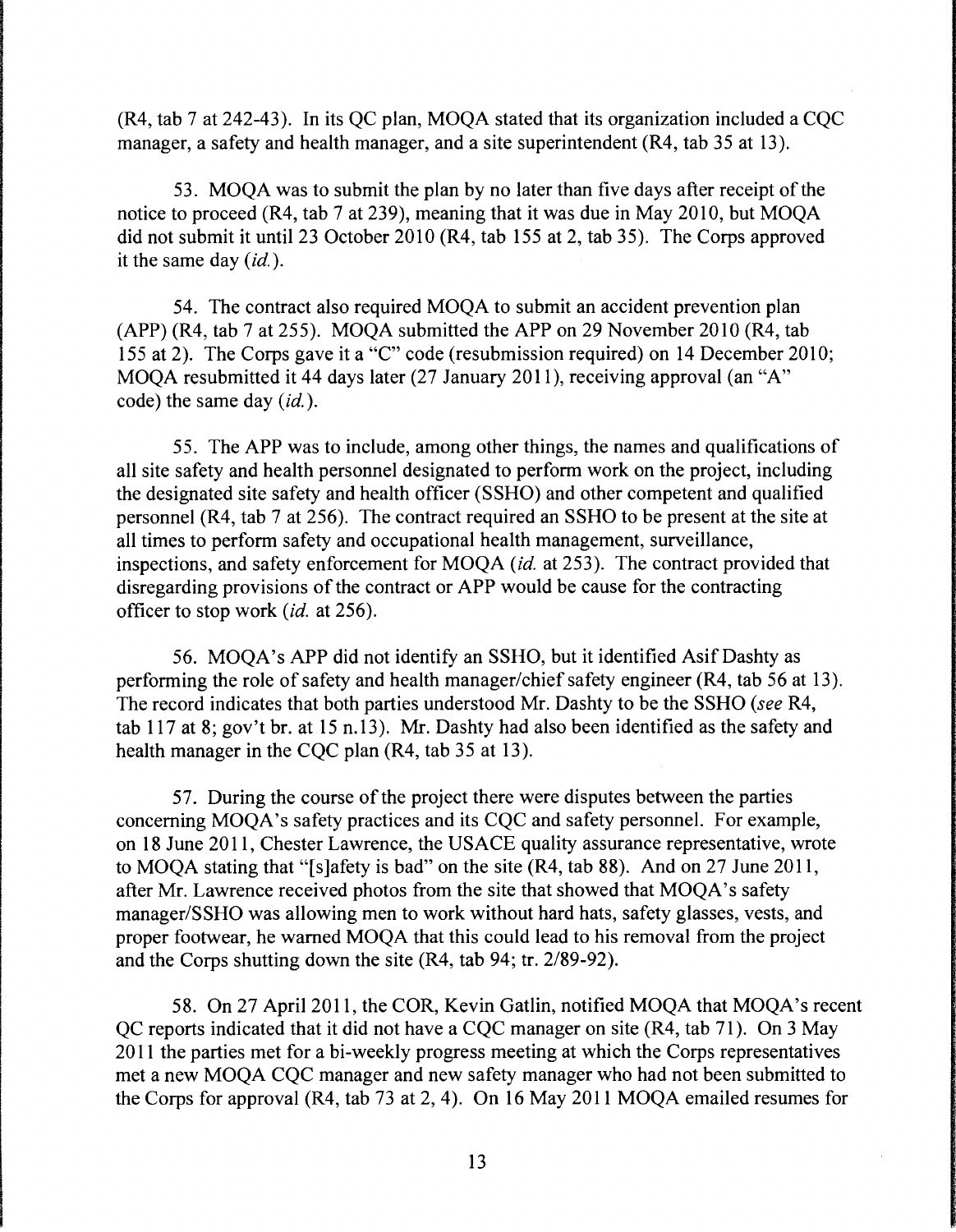the new personnel, including the safety manager, Muhammad AsifMashal (R4, tab 75 at 6). Upon review, COR Gatlin became concerned because Mr. Mashal was very young and his only listed experience was as a high school teacher (tr. 4/261-62).

59. The Corps requested MOQA update its personnel (tr. 4/262), which MOQA did, but not until August 2011 (R4, tab 117). The update included new information for Mr. Mashal. The new information was even more troubling to COR Gatlin because it indicated that he had graduated from college in 1996, which was curious because his resume indicated that he had been born in 1987 *(compare* R4, tab 75 at 6 and tab 117 at 23). Upon further review, COR Gatlin concluded that MOQA had simply taken the education and work history for the previous safety and health manager and pasted it under Mr. Mashal's name in the update (tr. 4/264).

60. COR Gatlin wrote to MOQA on 16 August 2011, stating "[i]t appears that your office was trying to give the impression that Mr. Mashal was qualified for the position of SSHO when it is clear by his resume that he does not meet the minimal requirements to be in this position" (R4, tab 126). He directed MOQA to submit a qualified candidate for approval and stated that until MOQA had an approved SSHO it was not allowed to do any work on the site *(id.; see* R4, tab 7 at 253). By this point in time, Mr. Mashal had been acting as the SSHO on the site for more than four months (including the period in June described above in which the LNQA photographed workers without hard hats, safety glasses, etc.). Work at the site stopped for 18 days while MOOA retained and gained approval of a new SSHO (R4, tab 183 at 899-925).

61. Mr. Hamidi (MOQA's president) wrote back the following day (17 August), admitting that the company had submitted "wrong information." He stated that the person responsible had been "dismissed" and no longer worked for MOQA and that MOQA would submit a new SSHO. (R4, tab 127)

62. On 18 August 2011, Mr. Hamidi submitted to COR Gatlin names and resumes for new personnel, including an SSHO (R4, tab 129). Unfortunately for MOQA, COR Gatlin was aware that the USACE safety office had previously rejected this person on another project. Even worse for MOQA, when COR Gatlin compared the information submitted with the resume on file, it appeared the MOQA had again falsified his background. (Tr. 4/272-75, 284-85; *compare* R4, tab 129 at 4-6 and 7-8)

63. COR Gatlin wrote to MOQA on 23 August 2011, stating in relevant part that "your office was trying to give the appearance that Mr. Faryad was qualified for the position of Site Safety and Health Officer when it is clear by his Resume that he is not. This is the second time the government has notified your office of providing such information." (R4, tab 133) There does not appear to be any document in the record where MOQA denied this charge *(see* R4, tab 139 (contracting officer's letter dated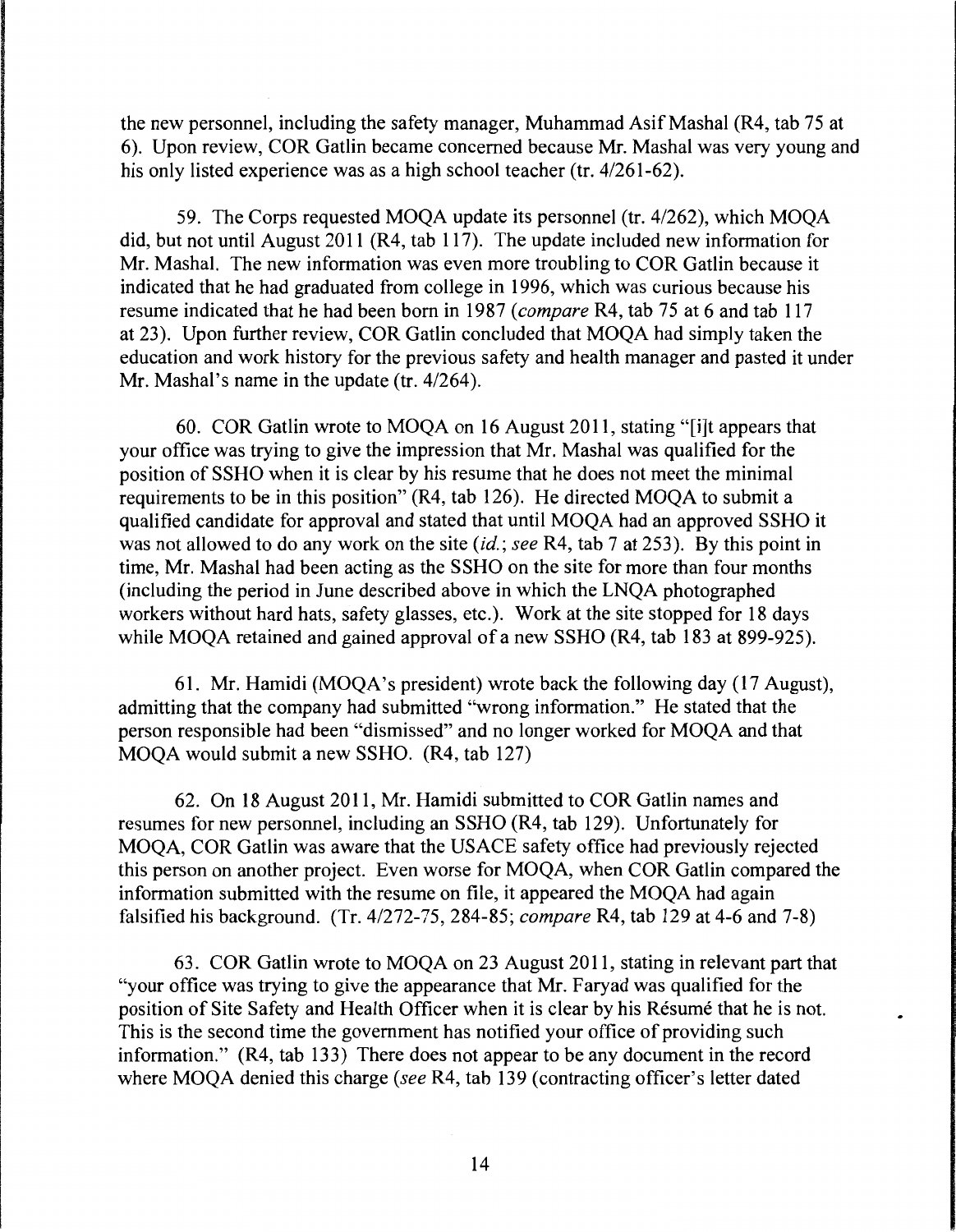21 September 2011 noting lack of response to 23 August letter)). On 23 August, the Corps also rejected the updated safety personnel with an "E" code (R4, tab 155 at 2).

# F. MOQA's REA

64. On 4 June 2011, MOQA submitted a request for equitable adjustment seeking additional time and money for a variety of reasons. Although short on specifics, the REA sought among other things: additional money for the license for construction delay (not mentioning the bilateral modification it had signed); additional time from 4 September to December 2010 for "submittals of 65% Design, scheduling and additional paper work of the contract" (even though it did not submit the 65% design during this period); and adverse weather from December 2010 to March 2011 (despite the lack of an approved design necessary to start work). (R4, tab 82) The contracting officer denied the REA on 20 June 2011 (R4, tab 89).

# III. The Local National Quality Assurance Representative (LNQA)

65. MOQA attributes many of its problems to the LNQA, Habibullah Khadaam. It has produced an employment record reflecting that it hired Mr. Khadaam to be a QC manager on a different MOQA contract on 27 January 2011 (R4, tab 456). Mr. Hamidi testified that he soon terminated Mr. Khadaam because Mr. Khadaam wanted to work in the office rather than at the job site (tr. 6/240). Mr. Khadaam began working on the instant contract - on site - in early April 2011 (R4, tabs 68, 182 at 322). MOQA did not protest Mr. Khadaam's presence at the site.

66. The closest we have come to finding a MOQA complaint about Mr. Khadaam in his first months on the project occurred on 18 June 2011 when the USACE quality assurance representative, Chester Lawrence, emailed MOQA about several safety and quality issues. MOQA did not deny that any of the problems existed but it asked the Corps to instruct Mr. Khadaam that he was part of a "team" and should try to work out issues with MOQA before bringing them to the attention of the Corps. (R4, tab 88 at 1)

67. Mr. Lawrence testified that he did not see anything that indicated Mr. Khadaam was biased or unduly harsh towards MOQA or that he was putting inaccurate information in the daily reports. He testified that he did not receive any complaints by MOQA about Mr. Khadaam during the first four months he was on the project. He testified, that he "probably would have instructed him [Mr. Khadaam] to be a little bit more critical." (Tr. 2/82-83) He further testified that he observed Mr. Khadaam interact with MOQA employees in a friendly manner, that they drove from the site to the meetings together, ate lunch together and talked together  $(id)$ . We found this testimony credible.

68. On the morning of 11August2011, Mr. Khadaam emailed Mr. Lawrence his daily report for the previous day; he stated in the email that the report was late because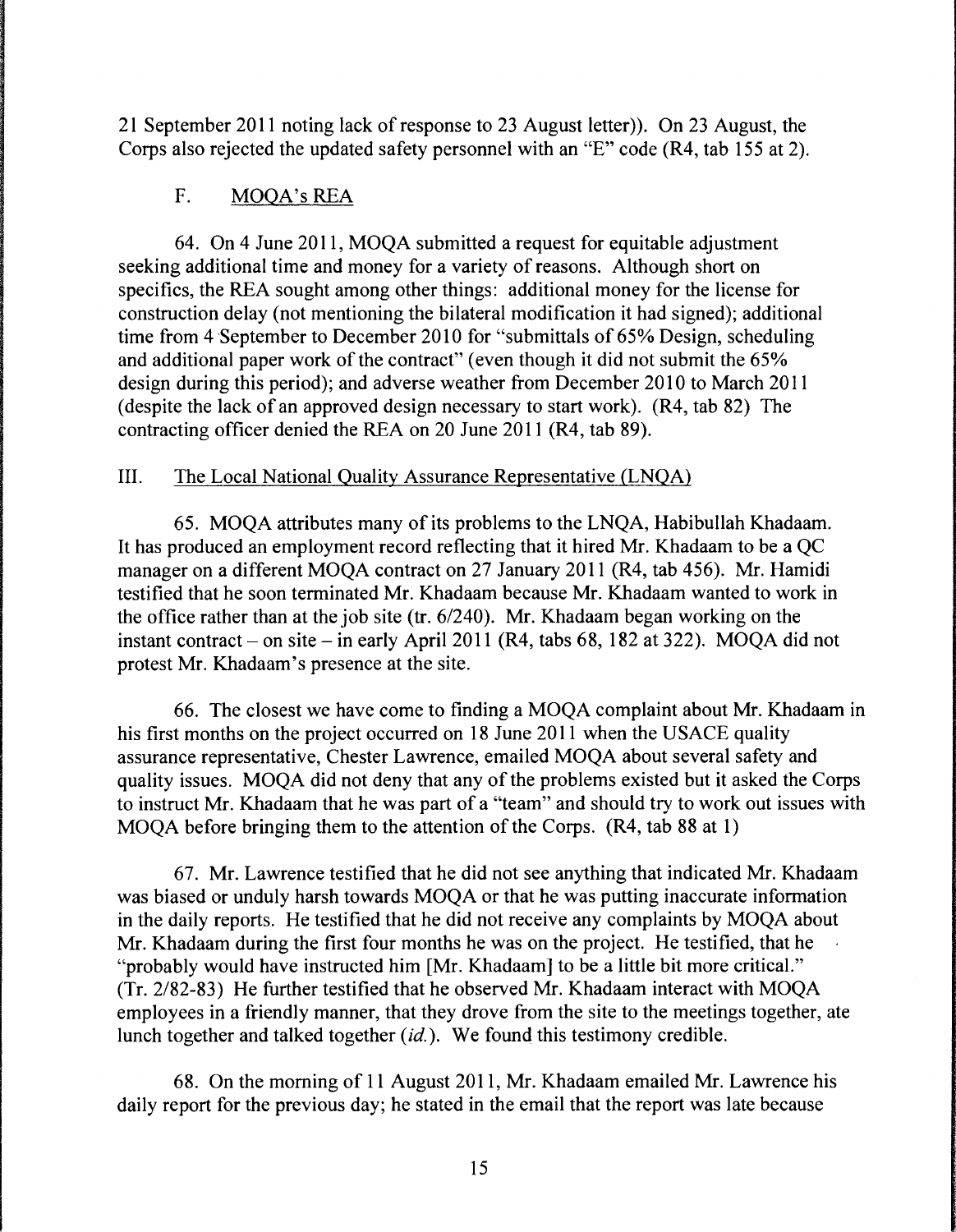MOQA did not have constant electricity on site (R4, tab 403 at 2). Mr. Lawrence then ·wrote to MOQA stating "please get your electrical person submitted and approved or work will stop at this site due to non-compliance with no power on site for trailers, office, restrooms, living conditions, etc. this has been ongoing" *(id.).* Mr. Lawrence also stated MOQA was in violation of the contract by not having an SSHO on site *(id.).* 

69. Mr. Hamidi responded later that day and did not deny that Mr. Khadaam had accurately reported the electrical problem. However, he stated, in part: "Your representative specifically on dashte-qala site is not cooperating and playing almost negative role. He is not working as a team member."4 (R4, tab 403 at 1) Although he did not mention Mr. Khadaam by name, it is undisputed that he was referring to Mr. Khadaam. Shortly thereafter, the parties held a conference call in which MOQA alleged for the first time that Mr. Khadaam was a former MOQA employee who was upset about being fired and was causing problems at the site (tr. 4/241-42). The Corps then agreed to switch Mr. Khadaam to another project (ex. G-10).

70. Musadiq Sadiqi replaced Mr. Khadaam as the LNQA (R4, tab 182 at 559). Almost immediately, he caught MOQA attempting to substitute UPVC pipe for PVC pipe for the water well casing (R4, tab 128). (PVC is polyvinyl chloride; UPVC is unplasticized PVC (tr. 4/320; R4, tab 7 at 67).) MOQA had previously submitted the UPVC but the Corps had rejected it because "it doesn't hold up for stuff like well casings" (tr. 4/321; R4, tab 502 at 1132-33). Mr. Sadiqi caught MOQA scratching or shaving the "U" off "UPVC" (R4, tab 128).

71. Both Mr. Lawrence and COR Gatlin testified that the daily reports about MOQA's performance were similar after the Corps ordered Mr. Khadaam's transfer (tr. 2/189, 278, 4/254-55). For example, after the shutdown ended due to the lack of a MOQA safety officer, the 6 September 2011 quality assurance report notes that a MOQA supervisor was "not professional," that rebar on a guard tower was rusty and unacceptable, and that the guards who were supposed to be providing security per MOQA's security plan had left "months ago" (R4, tab 182 at 596). On 13 September the quality assurance report states that the MOQA QC manager "is not qualified to QC not understand the Corps work procedure and QC definition what WC mean [sic]." It also stated that this same employee was performing survey but was "not qualified to survey." It further noted that when quality assurance found a deficiency at the site there was no one at MOQA to talk to because the QC manager was busy with the surveying. *(Id.* at 606) On 19 September 2011 the quality assurance report identifies several problems with the concrete, rebar, compaction, and the survey and the lack of a surveyor on site *(id.* at 616).

<sup>&</sup>lt;sup>4</sup> In this email, Mr. Hamidi also complained that the paperwork required by the contract was "extremely high" and stated that MOQA was still having a problem with it even though it had hired three U.S. citizens to work on USACE projects.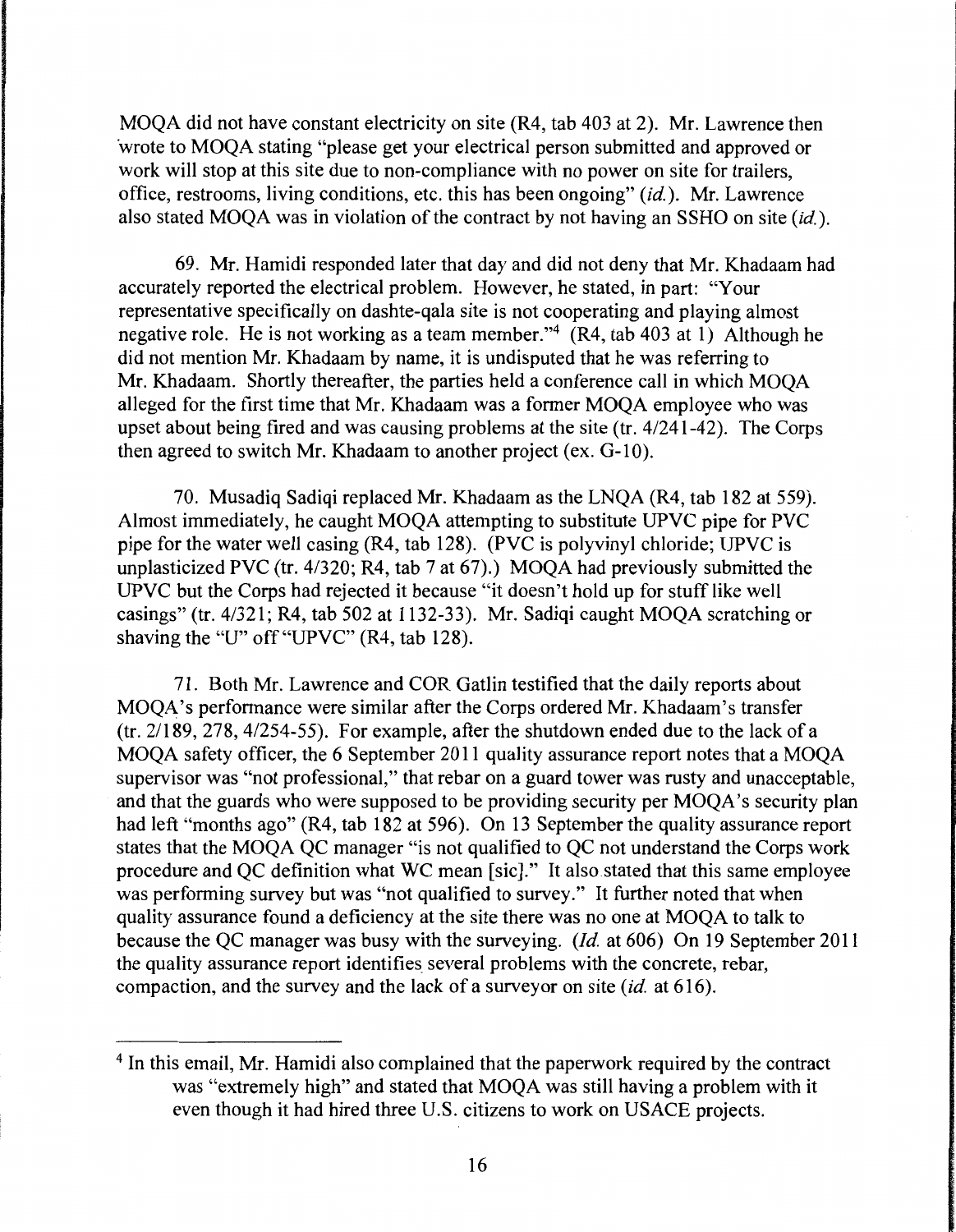72. When the Corps interviewed Mr. Khadaam's supervisor, he denied that Mr. Khadaam had done anything wrong (tr. 2/104). In fact, Mr. Khadaam had never been the sole source of information for the Corps, which had been receiving similar information from the other local nationals (tr. 4/243-45). On 29 September 2011, having found no basis for the allegations against him, the Corps allowed Mr. Khadaam to report back to the job site (R4, tab 411; tr. 1/194).

73. At the hearing, MOQA's counsel floated a theory that reports from the local nationals stayed negative after Mr. Khadaam's departure because they were all from the same tribe (tr. 2/237). In its post-hearing brief, however, MOQA has settled on a theory that Mr. Khadaam never really left the site (app. br. at 92). Otherwise, MOQA has little to say about the actions of Mr. Sadiqi or the other local nationals. We find that there is no evidence to support the contention that Mr. Khadaam stayed on the site. The Corps had transferred him to another site that was some hours away and surely would have noticed if he had not reported to that site. (R4, tab 411; ex. G-10)

74. MOQA's first written salvo against Mr. Khadaam did not occur until the Corps issued its final performance evaluation for MOQA (post-termination) on 1 February 2012 (R4, tab 224). In the "contractor remarks" section of the evaluation, MOQA contended that Mr. Khadaam had been dismissed from MOQA for "unsatisfactory performance" and that he had "extreme revulsion" against MOQA and that "[ d]ue to his revenge and provocation" a conflict had occurred between MOQA and its subcontractor, Amiry Brothers *(id.* at 3).

75. MOQA makes an assortment of other allegations against Mr. Khadaam, including that he was: interfering with MOQA's work; submitting biased reports; committing extortion; soliciting bribes; that he had "plants" who would apply for jobs at MOQA and, after they were hired, he would declare them to be unqualified; and that he turned MOQA's main subcontractor, Amiry Brothers, against MOQA (app. br. at 36, 39; tr. 5/362).

76. With respect to Amiry Brothers, the 13 August 2011 daily report that Mr. Khadaam sent to the USACE quality assurance representative, Mr. Lawrence, noted that there had been a conflict and quarrel between MOQA and an unnamed subcontractor "because of invoice payment  $\&$  some other illogical reasons" (R4, tab 123 at 3). This report further states that the subcontractor had expended \$130,000 but had not been paid and was not going to work anymore *(id.* at 7-8). On 8 October 2011, MOQA notified the new USACE COR, Theodore Champine, that it (MOQA) had terminated Amiry Brothers' subcontract "because he couldn't follow the contract" (R4, tab 145). On 23 October 2011, Amiry Brothers sent an email to Mr. Lawrence complaining about nonpayment (R4, tab 150).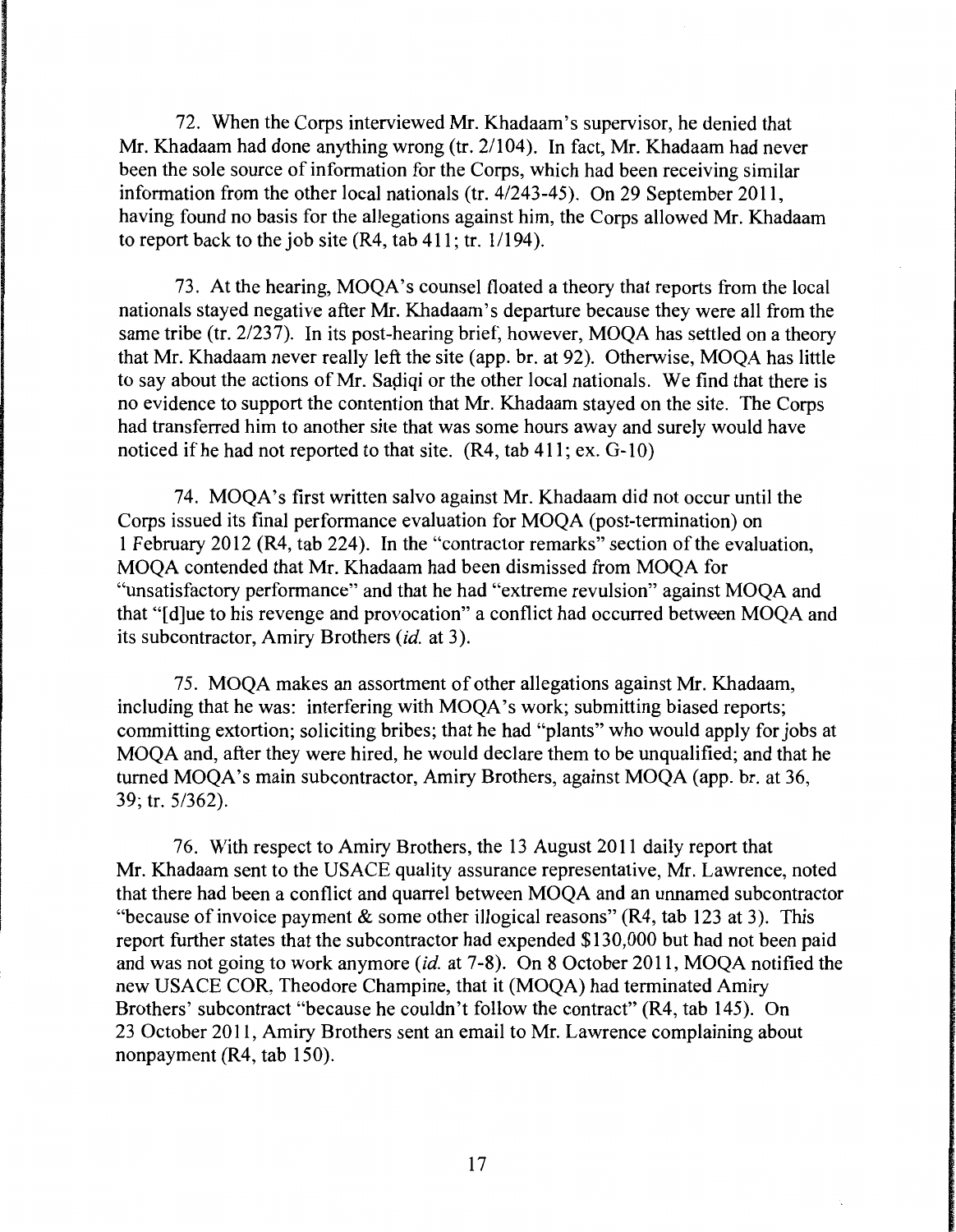77. Amiry Brothers shifted its position somewhat on  $17$  December  $2011 - about$ six weeks after the Corps terminated MOQA - when it sent another email to Mr. Lawrence stating that it had sent the 23 October email "unfortunately by mistake," and that it had been paid by MOQA (R4, tab 440). Notably, it did not make any allegations against Mr. Khadaam.

78. More than five years later (25 December 2016), virtually on the eve of trial, MOQA filed as a Rule 4 supplement a letter from Amiry Brothers that told a remarkably different story. A company official now alleged that Mr. Khadaam "had serious issues with MOOA" and that he had "managed to provoke our company against" MOOA (R4, tab 489). He alleged that Mr. Khadaam had "encouraged our on-site employees to act against MOQA" and had "even made my brother to send an official e-mail complaining against MOQA[] and claiming that we are not getting our payments on time whereas we used to receive regular payments" *(id.).* He further alleged that Mr. Khadaam had promised Amiry Brothers that if they caused MOQA's termination, he would re-award the contract to Amiry Brothers based on his strong ties with the Kunduz resident office *(id.).* 

79. We find the 25 December 2016 Amiry Brothers letter to be completely incredible because it is inconsistent with its contemporaneous statements during the project and raises allegations for the first time more than five years after the fact. Nor do we believe any of MOQA's other unsubstantiated allegations against Mr. Khadaam, who is a virtual Swiss Army knife of a villain for MOQA to explain poor quality work, safety lapses, subcontractor complaints of nonpayment, and the submission of falsified resumes. It is simply too much for us to swallow.

80. IfMr. Khadaam really had reason to be disgruntled with MOQA we believe it to be more likely than not that MOQA would have complained about him to the Corps either right when he started or at least when there was the first sign of retaliation. To accept Amiry Brothers' new allegations as true, we would have to disregard not only its contemporaneous statements but the credible testimony of Corps employees who: observed amicable relations between Mr. Khadaam employees; received similar reports from Mr. Khadaam's superiors and his replacement, and who were in a position to observe MOQA's general ineptness with respect to both the design and construction of the project.

### IV. Progress of Construction: March to October 2011

## A. March to May

81. As described above, the contract generally barred MOQA from beginning construction until the Corps had approved the design, although it did provide that the Corps could grant a clearance for construction for foundation and other work after approval of the 65% design (R4, tab 7 at 32). Notwithstanding these provisions, on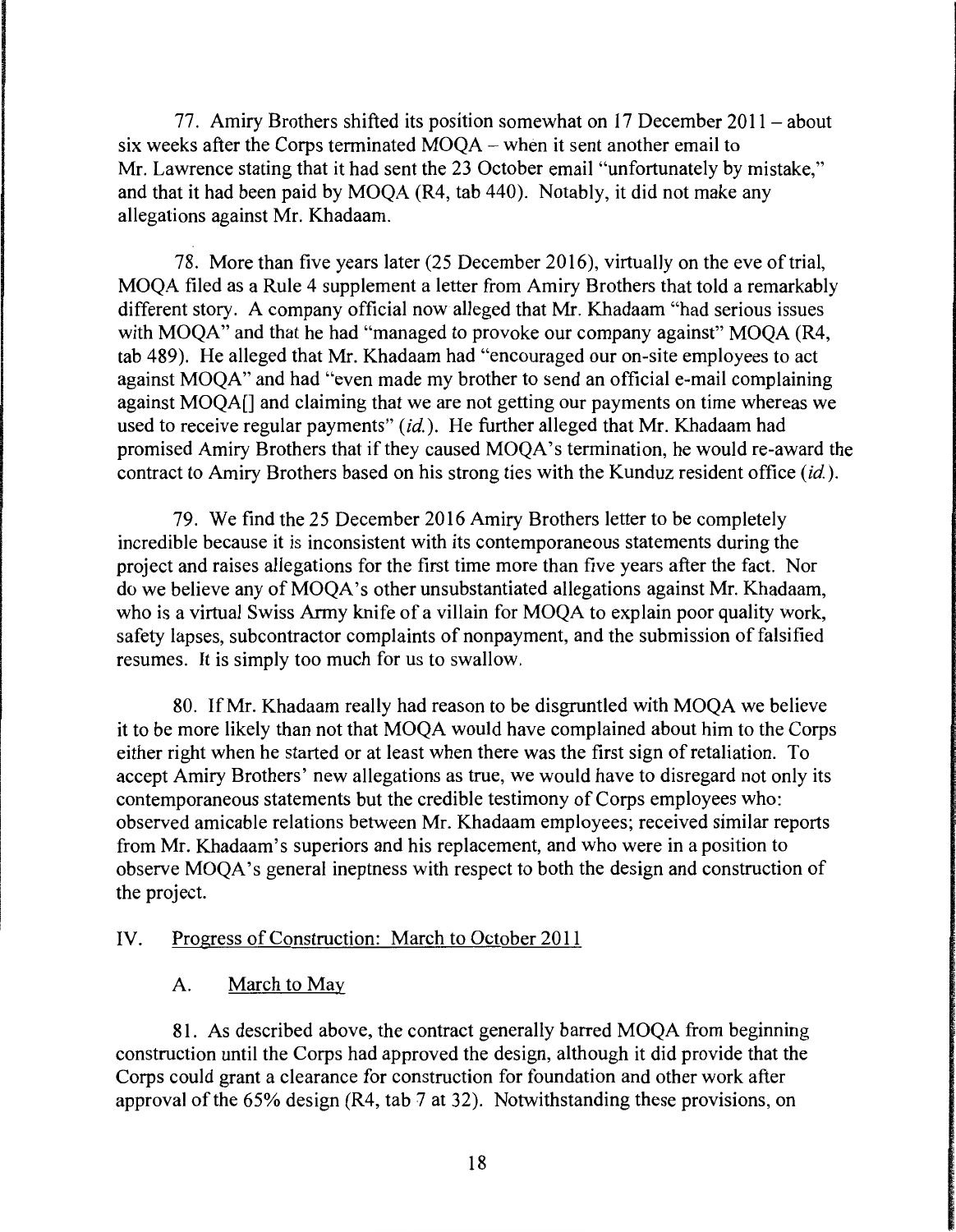28 March 2011 (before MOQA had even submitted the 65% design), COR Gatlin issued a clearance for construction, but only for grubbing clearance and grading at the site (R4, tab 66). This was the only clearance that the Corps ever issued and the contract provided that any work MOQA did without a clearance for construction was at its own risk and expense (R4, tab 7 at 222).

82. As the design process dragged on, the Corps demanded that MOQA submit recovery schedules to show how it would catch up and complete the work on time. In a letter of concern dated 8 May 2011, the COR demanded that MOQA submit a recovery schedule by 17 May 2011 (R4, tab 74). MOQA did not meet that deadline but on 31 May 2011 it submitted what it referred to as a recovery plan, which showed a project completion date of 4 January 2012 (R4, tab 470).

### B. 28 June to 1 October: Foundation Work

83. The parties agree that the concrete block building at issue can be constructed quickly, at least if competent personnel and sufficient resources are applied. For example, MOQA points us to the following testimony from the Office Engineer, Dickson Boadi:

Q. Was the building a complex building?

A. No. It's not a complex building. It's a simple CMU [concrete masonry unit] block structure ....

And that structure, if you have your foundation down, within a week or two you can have all your block work up. It's, I'm not kidding you. Within a week or two there are masons onsite, they can erect all the block work up and you can have your roof up in no time.

(Tr. 2/320)

84. MOQA started the foundation work on the headquarters building on 28 June 2011 (R4, tab 182 at 441, tab 213 at 12; app. reply br. at 11). According to MOQA's original schedule, it had planned on performing this work from 7 January to 9 February 2011, a duration of 34 days (R4, tab 47 at 1, lines 27-33). Thirty-four days from the actual start date of 28 June projected to a completion of the foundation on 31 July 2011. The parties agree that MOQA did not complete the foundation until 1 October 2011 (gov't br. at 29; app. br. at 68), which represents a delay of more than two months. There are multiple reasons for this delay, all of which are MOQA's responsibility, including insufficient workers and equipment *(e.g.,* R4, tab 182 at 463, 491-92), and the shutdown from 16 August to 4 September 2011 due to the lack of an SSHO, as described above.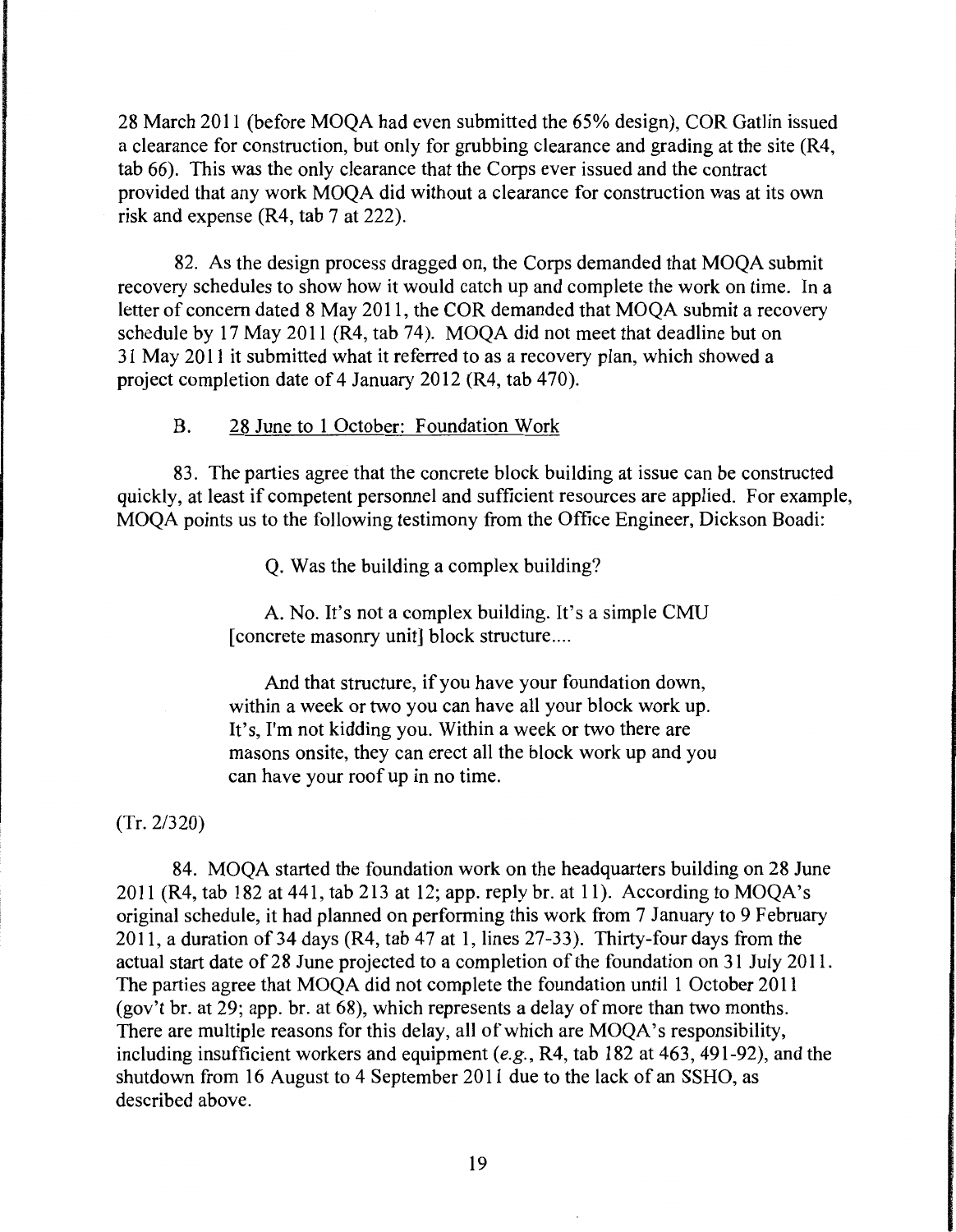85. Further, MOQA attempted to skip the submission of a borrow source for the fill. On 11 July 2011, COR Gatlin wrote to MOQA stating that it had come to his attention that MOQA had been placing unapproved backfill in the over-excavated areas, despite the requirement in Mod. P00003 that the borrow source be approved by the COR (R4, tab 109 (citing tab 12 at 4)). COR Gatlin directed MOQA to submit the borrow source in the next two days and to not place any more material until it had been approved (id.). According to the submittal register, MOQA did not furnish the submittal until 18 July; the Corps rejected it four days later (R4, tab 155 at 4). MOQA resubmitted it but the end result was that MOQA did not have an approved borrow site until 11 August 2011  $(id.$ ).

#### C. LNQA Khadaam's Alleged Delays

86. MOQA does not have much to say in response to the delays in the summer of 2011, other than making additional allegations against Mr. Khadaam. It contends Mr. Khadaam not only required MOQA to lab test material at the borrow site, but also to have a lab at the project site to test it again (app. br. at 35). MOQA cites Rule 4, tab 182 at pages 416-21, which are the quality assurance reports for 15-18 June 2011. It does not identify the precise language it is relying upon but presumably it is a statement that "It the contractor didn't provide any lab technician in the site yet  $\&$  the lab technician is necessary to be in the site in these days." *(Id.* at 416) From looking at this in context, we do not see anything improper.

87. As described above, the parties executed bilateral Mod. P00003 on 28 May 2011 to remediate the collapsible soils (R4, tab 12). The modification required MOQA to submit the borrow source for the fill to the COR for approval, specified the acceptable types of soil that could be used and prescribed limits for compaction density, moisture content, and the height of lift layers. It also specifically provided for classification of the materials when brought on site. *(Id.* at 4) Thus, the contract clearly required some on-site testing of the borrow material to ensure that it was the proper type, density, moisture and lift height.

88. If MOQA's contention were correct – that Mr. Khadaam required double testing of the fill as another form of revenge for being fired – we would expect to see some documentation in the record complaining about this, but MOQA has not produced any. There is no evidence that the government required more testing of the soil than required by the contract.

89. Finally, we would be remiss if we did not also observe that the quality assurance reports MOQA directed us to in support of its contentions on this issue contain unflattering statements about its overall performance of the contract. The reports for the 15-19 June 2011 time period state, among other things: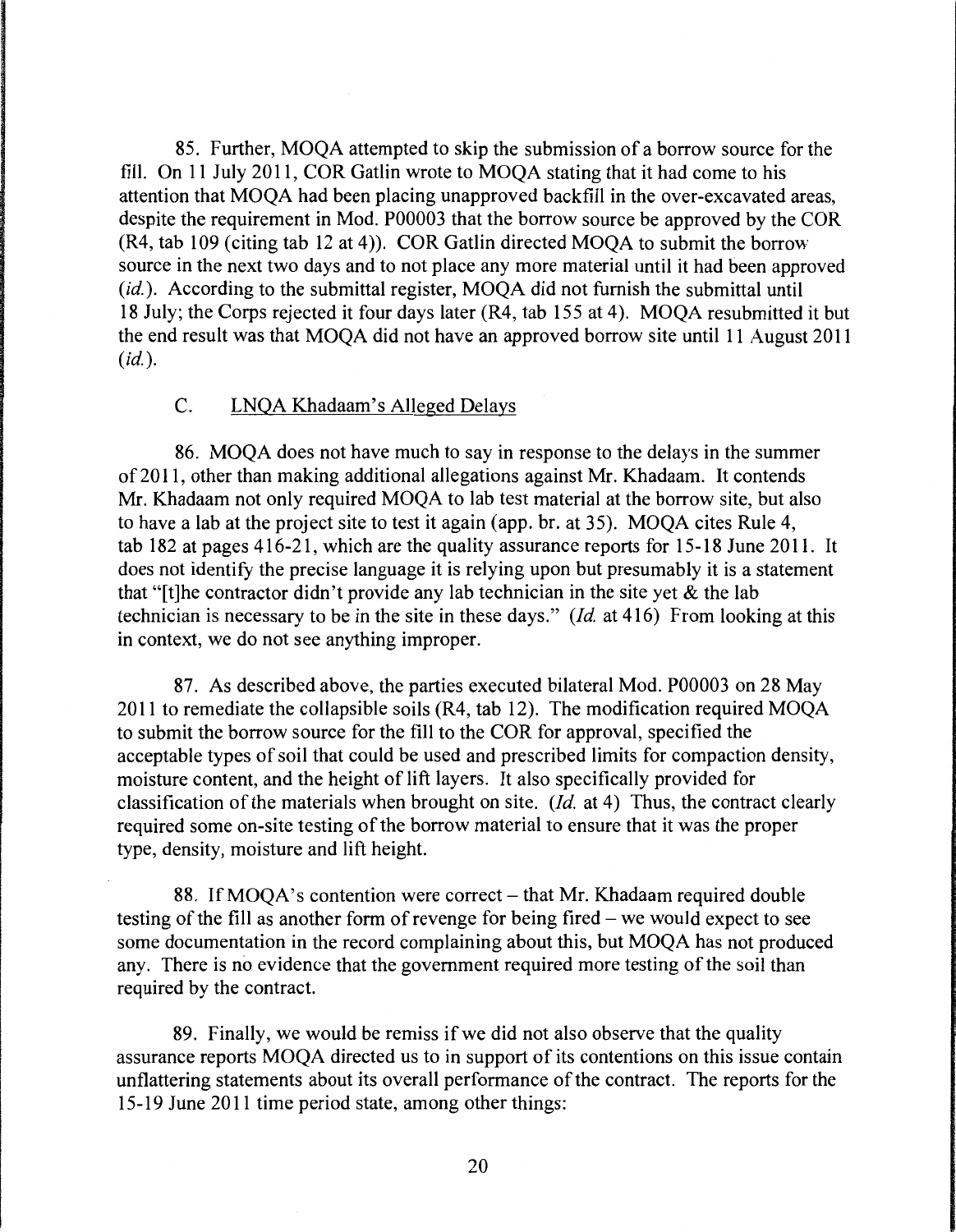- The security manager is not experienced  $\&$  he doesn't know even one word about security issues, actually he is the finance officer of this project for MOQA, but MOQA is using him as a security manager too;
- The security manager is using his four guards as labor[er]s inside the construction site;
- The coars[e] aggregate particles are round and [are] not fit to use in concrete or mortar;
- The stones for masonry wall are not mountain stones and they seem poor strength;
- [We] don't have surveyor on site because of the QC manager's absent & the PM finished the walls excavation without having any direction of surveyor or knowing of the finished grade;
- [T]he electricity system for temporary facility installed improperly (No grounding, No main panel board);
- [T]oilets are unusable because of not installing water tank & septic.

(R4, tab 182 at 416-23)

## D. July to October: Final Efforts to Get MOQA on Schedule

90. With performance of the work continuing to lag, on 5 July 2011, COR Gatlin demanded MOQA submit another recovery schedule by 20 July 2011 because the approved baseline schedule and MOQA's most recent update showed a negative float of 43 days. He stated that the recovery schedule must show a number of activities on the critical path that would be accomplished in the next 90 days and that the recovery schedule must show how MOQA would employ additional resources to reduce the negative float. (R4, tab 101) On 30 July 2011, COR Gatlin wrote to MOQA, stating that MOQA had submitted a schedule on 21 July 2011 but it did not meet the requirements for a recovery schedule because it did not contain a narrative explaining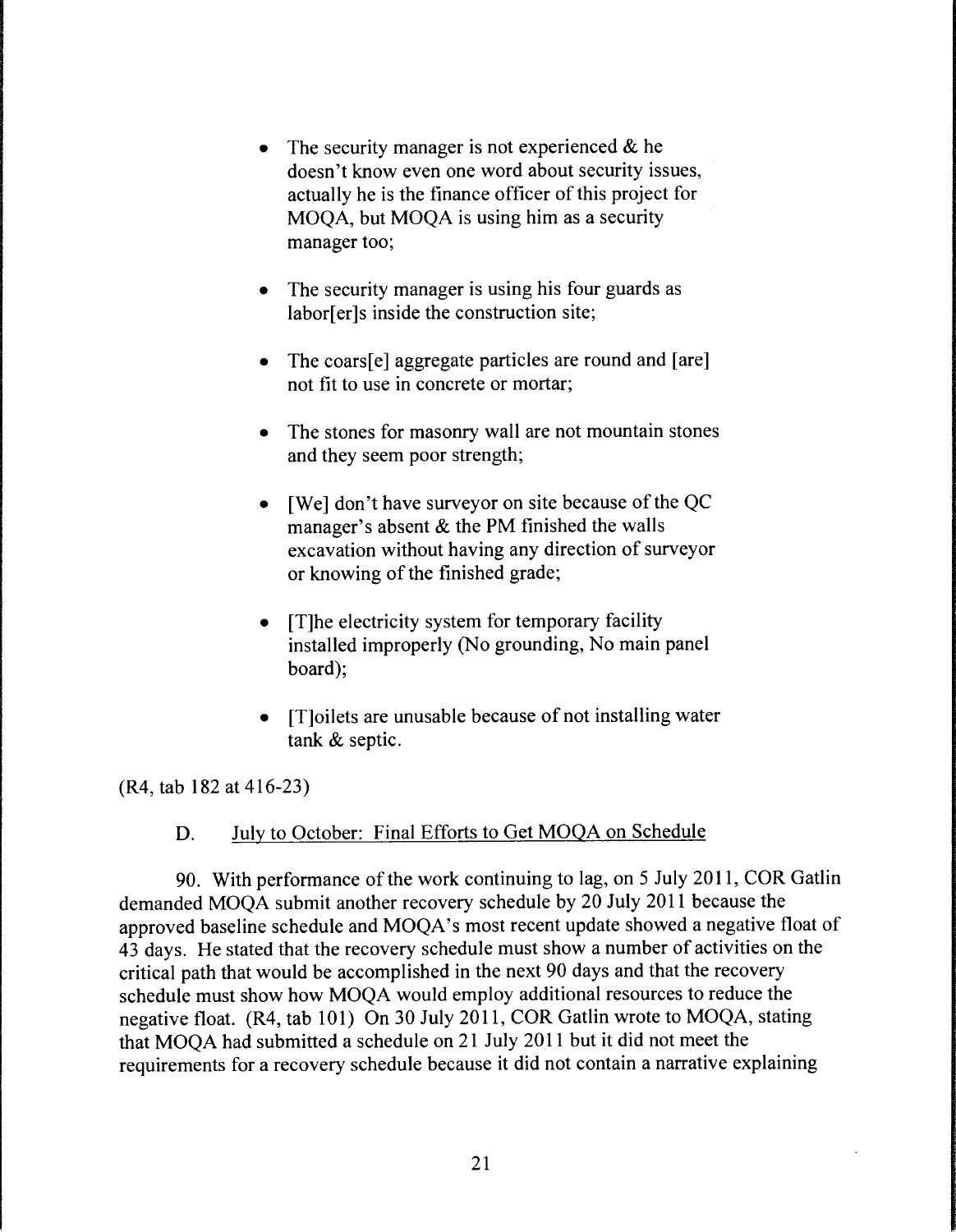how additional resources would be used to reduce the negative float; he requested MOQA provide the information immediately (R4, tab 116).

91. On 30 July 2011, MOQA submitted another 90-day recovery schedule (R4, tab 477). MOOA stated that it would add a second shift as soon as the status of its submittals allowed and stated that it would be submitting a night shift safety plan *(id.*  at 3). (This is the only schedule we have seen that includes the required narrative.) MOQA did not submit anything on the night shift and on 21 August 2011 COR Gatlin wrote to MOQA reminding it that it must submit night personnel for approval and must submit a lighting plan (R4, tab 480 at 18 (citing R4, tab 7 at 155)).

92. On 9 August 2011, MOQA submitted a schedule update that the Corps forwarded to Michael Baker Jr., Inc., for review (R4, tab 495). The Michael Baker reviewer observed that the schedule showed MOQA having completed 52% of the work while the RMS system showed only 31%. He recommended acceptance only if work placement for the months of June and July matched what MOQA had indicated in the schedule and MOQA was working seven days per week. *(Id.* at 1) Notably, MOQA represented in the schedule that it had completed nearly one-third of all project work in July *(id.* at 8), which is not credible because it did not even have an approved borrow source and because its work hours trended down for most of the month *(compare* R4, tab 183 at 804 (380 combined work hours for MOQA and Amiry Bros. on 1 July 2011), at 816 (349 hours on 7 July), at 830 (226 hours on 14 July), at 844 (198 hours on 21 July), and at 858 (204 hours on 30 July)). COR Gatlin wrote to MOQA on 21 August 2011 stating that the June and July progress had not occurred and that the schedule was, therefore, unrealistic and was rejected (R4, tab 302).

93. On 23 August 2011, COR Gatlin sent MOQA another letter of concern. In this letter, COR Gatlin stated that, based on a contract completion date of 22 November 2011, MOQA should be 92% complete but the Corps estimated its progress at 20%. COR Gatlin demanded that MOQA submit a recovery schedule by 30 August 2011. (R4, tab 133)

94. On 21 September 2011, the contracting officer sent MOQA a cure notice in which he stated that MOQA had not responded to the 23 August letter of concern or provided an updated recovery schedule (R4, tab 139). The contracting officer stated that it no longer appeared possible for MOQA to complete the project on time. The contracting officer demanded that MOQA cure the condition within 10 days or he would consider terminating the contract for default.

95. MOQA responded with a letter dated 30 September 2011 (R4, tab 141). It acknowledged its "lack of progress" and expressed a "sincere desire and intent to complete the project as well as improve our performance." Further, it stated that "[i]n response to our deficiencies, we have ... completely reorganized our management and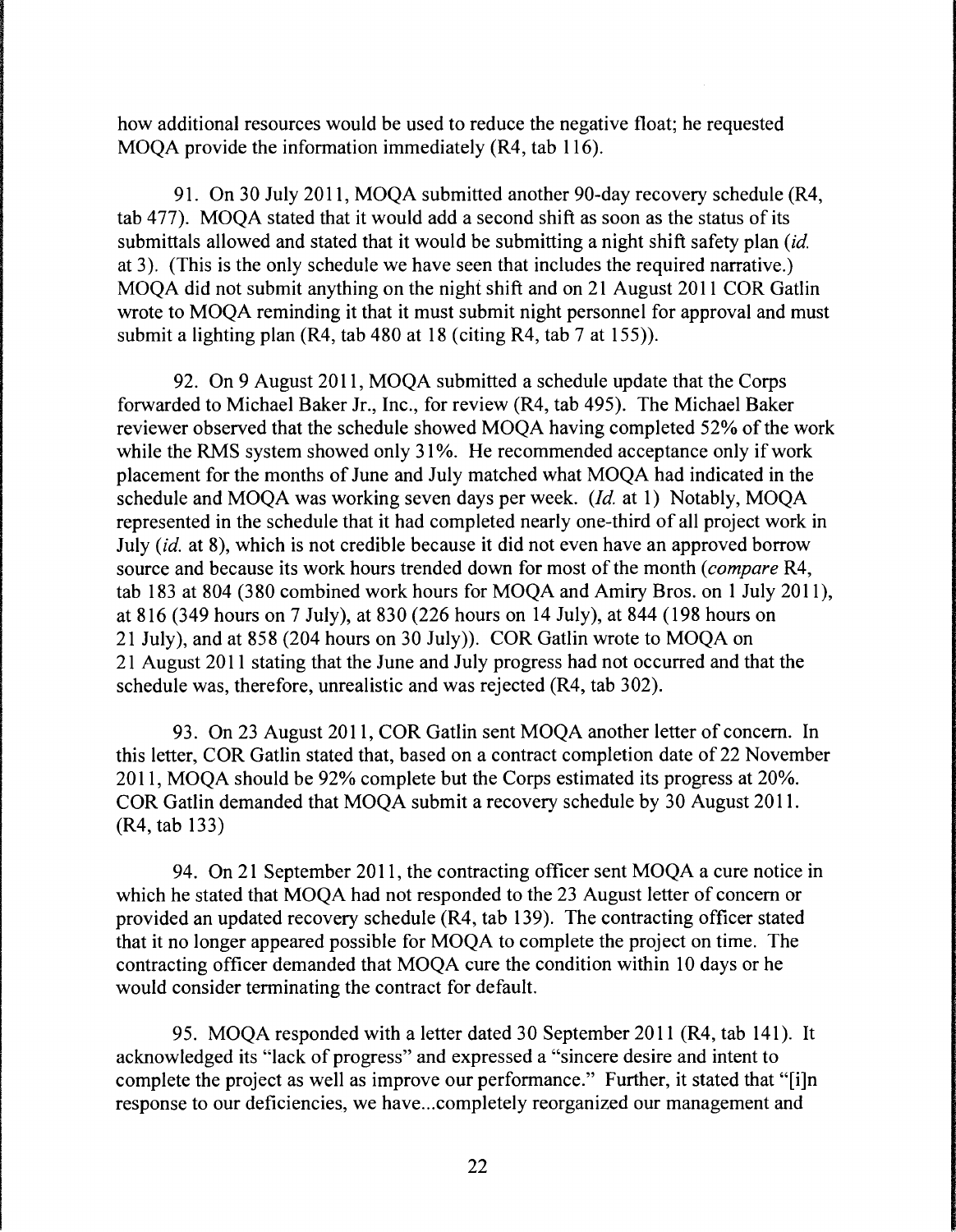processes." It stated that it was working to complete a 90-day recovery plan that it would complete in 7 to 10 days. *(Id.* at 1) MOQA did not dispute that its progress was at 20%, nor did it contend that it was entitled to additional time.

96. In its response to the cure notice, MOQA also recognized that it must work at night and add workers to the project. It stated that it was developing a "Night Work and Lighting Plan... for approval for the night work to commence.  $(R4, tab 141 at 2)$  As late as 19 October 2011, MOQA stated that it intended to submit a night work safety plan (R4, tab 442 at 3), but it failed to do so before termination (tr.  $1/90$ , 136).

97. Conditions on the project did not improve in October. At a meeting on 4 October 2011, COR Champine, asked MOQA's project manager when it would achieve "real completion" of the project. He replied that if there were no problems with submittals, drawings, and construction supplies MOQA would complete the project in seven months, or about five months late. (R4, tab 144 at 2-3)

98. Within four days something did go wrong, because MOQA terminated Amiry Brothers (R4, tab 145). Termination of Amiry was a significant problem because Amiry was responsible for most of the actual work on the site *(see* R4, tab 78 at 3 (identifying Amiry's scope of work as all civil, structural, architectural, electrical, and mechanical work)). And something else went wrong on 17 October 2011 when, as described above, the Corps rejected MOQA's 90% design (R4, tab 155 at 2). Then, on 23 October 2011, Amiry Brothers complained to USACE that it had not been paid by MOQA (R4, tab 150). Further, on 27 October 2011, Michael Baker recommended rejection of MOOA's 19 October schedule update because MOOA had "unreasonably shortened activity durations in an effort to forecast a compliant project completion date and not [sic] doubt to facilitate payment exceeding 50% of the contract value" (R4, tab 493).

## V. Termination for Default and the Aftermath

99. On 31 October 2011, the contracting officer, Willie R. Brame, terminated MOQA's contract for default (R4, tab 4). As stated by CO Brame in the termination letter, the contract incorporated FAR 52.249-10, DEFAULT (FIXED-PRICE CONSTRUCTION) (APR 1984) (R4, tab 7 at 5). As reasons for the termination, CO Brame stated: 1) that MOQA had failed to prosecute the work with sufficient diligence to complete the project on time, having completed only 30% of the work while using up 527 of the 549 days in the contract term; 2) MOQA failed to provide an adequate Accident Prevention Plan; and 3) MOQA repeatedly failed to establish and implement an adequate Quality Control Program (R4, tab 4 at 1 ).

100. On 1 November 2011, COR Champine directed MOQA to demobilize from the site and remove any equipment and any stockpiled materials for which it had not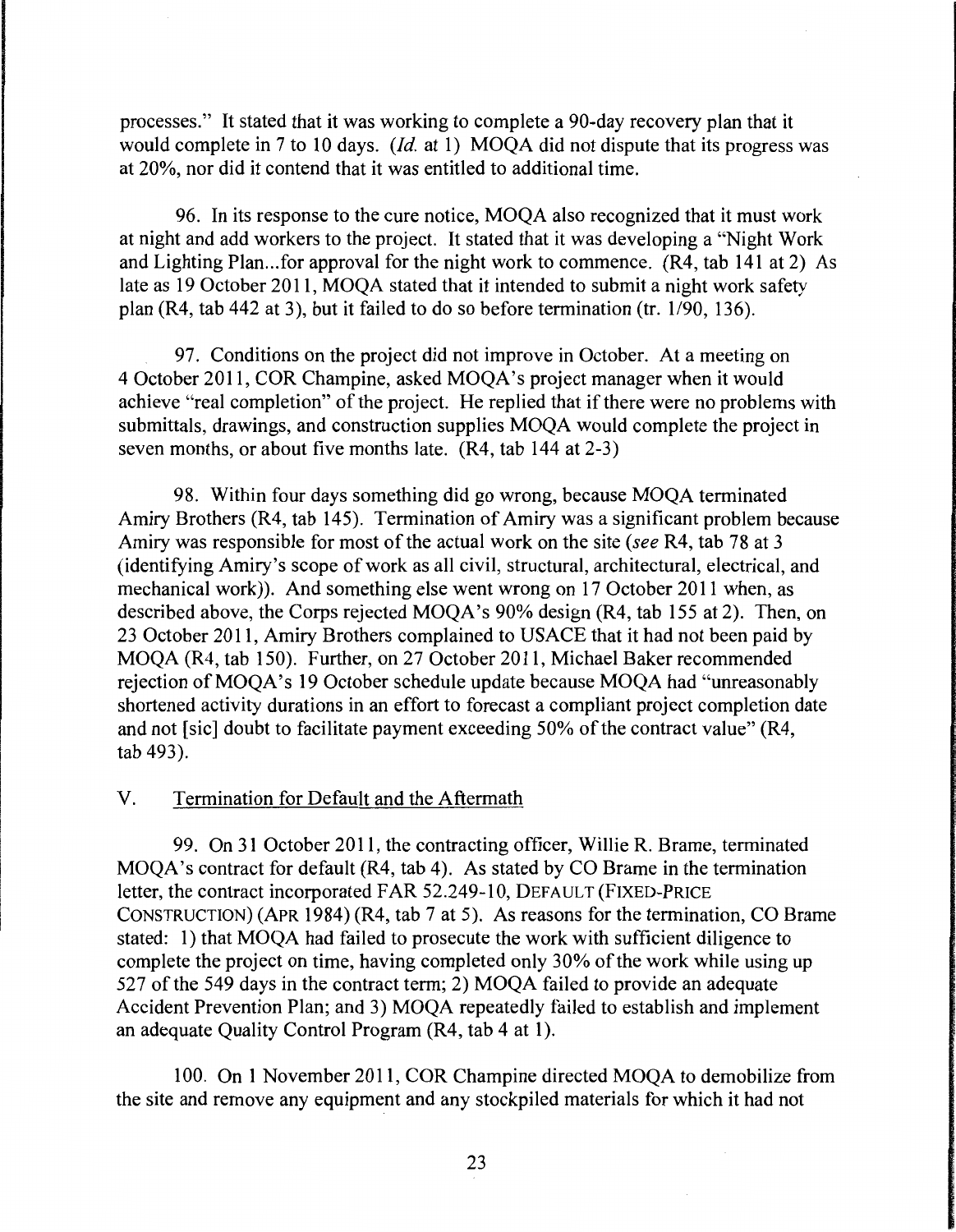been paid (R4, tab 365 at 184). On 3 November 2011, COR Champine sent the LNQA (Mr. Khadaam), the local national deputy resident engineer (Mr. Seddiq), and the local national project engineer (Mr. Fardin) to the site to determine the level of completion MOQA had achieved (tr. 11113; R4, tab 182 at 714). COR Champine relied on this information to calculate the final payment due MOQA (tr. 1/114, 134-37). COR Champine, with assistance from Mr. Lawrence, calculated that MOQA was entitled to \$642,840.63, or about 25% of the contract price of \$2,572,449.11 (R4, tab  $181$ ; tr.  $1/230$ ). (Mr. Lawrence testified that he disagreed. He concluded based on the amount of defective work that had to be removed by the replacement contractor that MOQA had completed only 20% (tr. 2/71).)

101. In any event, COR Champine performed this analysis by reviewing the cost loaded subCLINs in the RMS system, comparing it with the site assessment by the local nationals and cross referencing it with installed materials that were approved and accepted (tr. 1/233-34). Taking into consideration previous payments, COR Champine concluded that MOQA was entitled to a final payment of \$123,398.63 plus release of \$25,375 in retainage *(id.*; ex. G-5). The contracting officer approved the payment on 7 February 2012 (R4, tab 181).

102. Notwithstanding the termination and COR Champine's 1 November 2011 direction to vacate the site, MOQA was unwilling to leave, assigning guards to the site and causing some concern about an armed standoff (R4, tab 419 at 1-9). MOQA wrote to the Corps on 7 February 2012 asserting its "right to maintain security of their financial holdings being the jobsite and any/all materials" (R4, tab 3). On 22 March 2012, MOQA again wrote to the Corps, stating that it was maintaining "site security" to protect its "vested interest" and alluded to the possibility of "civil unrest in the village" if the Corps did not allow MOQA to resume work (R4, tab 162).

103. The Corps awarded a contract to Barnie Global Construction Company on 29 February 2012 to complete the project (R4, tab 184). Barnie's scope of work included removal of MOQA's foundation for the headquarters building, the perimeter wall and foundation, and the guard tower support columns (R4, tab 418 at 78, tab 459 at 50).

104. The 12 April 2012 quality assurance report for the replacement contractor states that the following materials and equipment belonging to MOQA were still on the site: "Cement, steel re bar, forms, scaffolding pipe, stone, sand, gravel, wheelbarrow, shovels and etc." (R4, tab 459 at 2). Although somewhat difficult to tell because text in the reports was carried forward unnecessarily from day to day, MOQA appears to have removed everything but the sand, gravel, and stones by 22 April 2012 *(id.* at 22).

105. The Corps terminated Barnie for default on 10 November 2013 for failing to complete the work by the required completion date (R4, tab 202). A third contractor finally completed the project in April 2015 (R4, tab 211).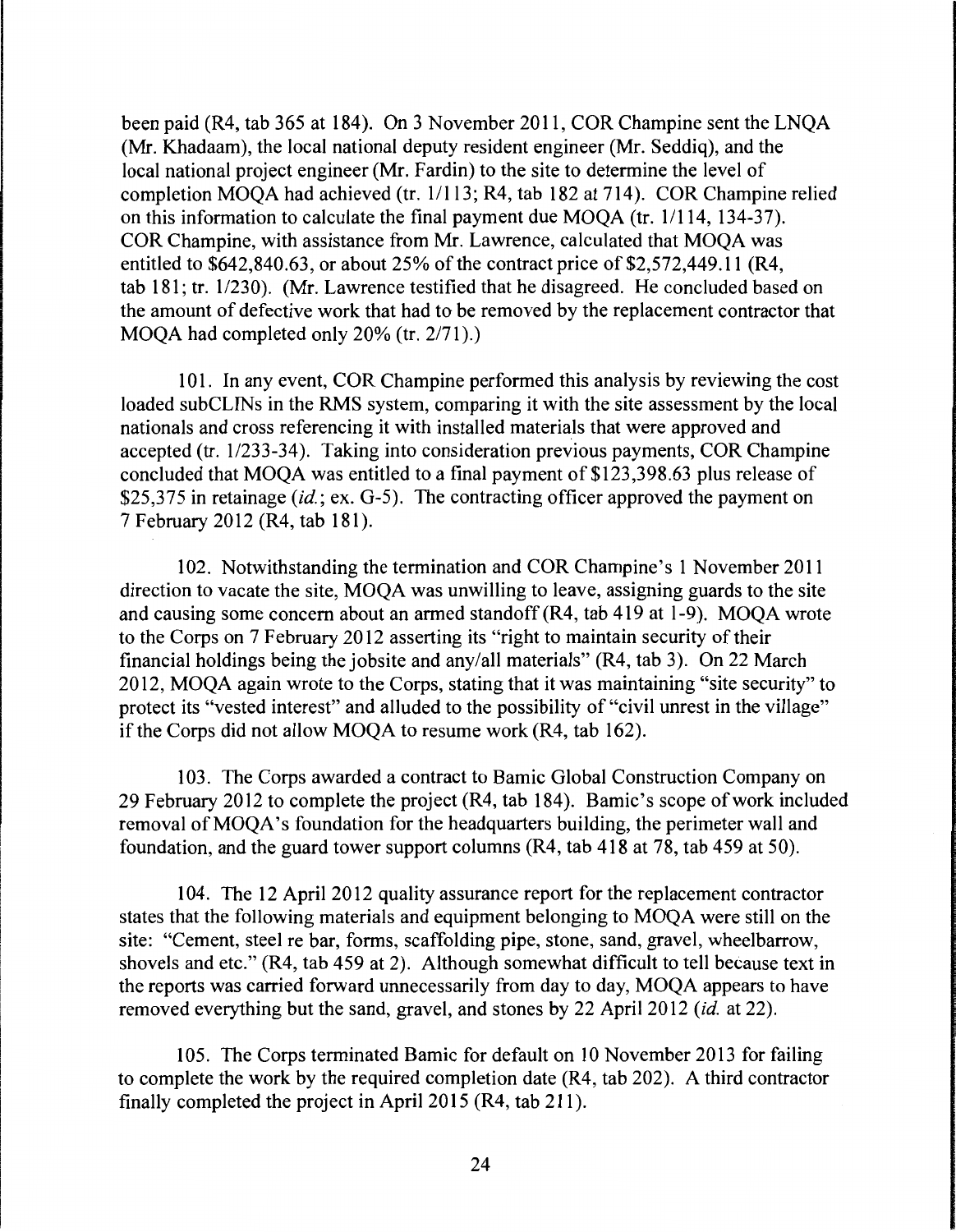#### VI. Claims and Appeals

106. On 24 January 2012, MOQA timely appealed the termination for default. The Board assigned the appeal ASBCA No. 57963.

107. On 1 December 2015 MOQA submitted a certified claim (R4, tab 177). Referencing ASBCA No. 57963, MOQA contended that the termination should be changed to one for the convenience of the government. It sought \$1,864,660.45, which included \$624,740.00 for materials left on site; \$227,915.00 for "construction and machinery" left on site; \$842,587 .23 for unpaid pay requests up through the date of termination; and \$169,418.22 for consulting fees paid to Kevin Cato *(id.* at 1-2).

108. There is no question that MOQA left materials on site (R4, tab 177 at 4). However, as Mr. Lawrence, the USACE quality assurance representative testified, "[ w ]e only pay for stuff that's approved and submitted. And if it's brought onsite and used in deficient work, we don't pay for that either." (Tr. 2/37) This presents obstacles to MOQA's claim. For example, the second largest item on the list of materials is steel reinforcement (rebar), which MOQA never submitted for approval (tr. 2/51; R4, tab 155 at 2).

109. The largest item on MOQA's materials list is \$322,910 for "gravel (crash)" (R4, tab 177 at 4). MOQA had an approved submittal for the gravel (tr. 2/48-49). But as Mr. Lawrence testified, the Corps demanded proof that the gravel that the contractor delivered to the site is from the approved source by presenting proof in the form of a ticket; without the ticket the Corps will not pay for it (tr. 2/49). Mr. Lawrence never received any tickets for the gravel delivered to the site (tr. 2/50).

110. Further, when shown a March 2012 photo of the headquarters building foundation, Mr. Lawrence testified that he never received any tests that demonstrated that the concrete was acceptable (tr. 2/58). He testified that he could see cracks and deformed work and rebar that had not been inspected properly by MOQA and that the Corps had planned to reject the work *(id.).* 

111. Finally, with respect to the sand and gravel that remained on site after MOQA finally removed most of the other materials and equipment *(see* finding 105) Mr. Lawrence did not know what happened to it. However, he testified that he knew that the replacement contractor did not use it because the Corps would not have paid for it (tr. 2/63).

112. With respect to the materials, construction, and equipment left on site, MOQA's claim simply stated that they "could not be sold or removed" from the site (R4, tab 177 at 2). At the hearing, Mr. Hamidi elaborated on this, contending more or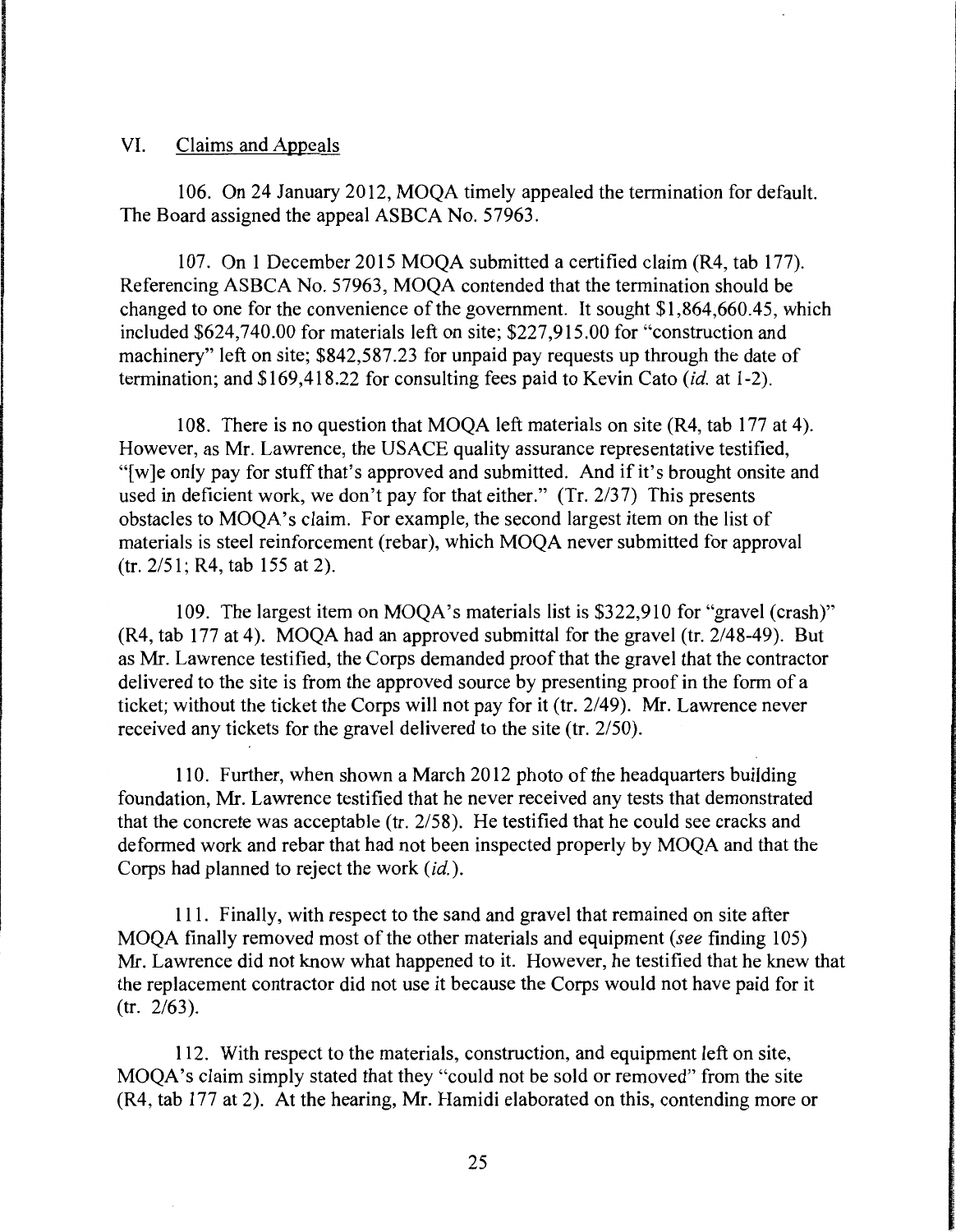less that the Corps ignored its requests for help after the Afghan government barred MOQA from removing the property and then expropriated it (tr. 6/284-85, 289-90). Mr. Hamidi also testified the he considered the damages that MOQA sought to be reasonable and properly allocated to this contract *(id.* at 280).

113. Mr. Hamidi also testified concerning MOQA's pay estimate No. 3 dated 1 October 2011 (tr. 6/281; R4, tab 239). In that pay estimate, MOQA contended that it had completed 57% of the work and was entitled to payment of more than \$959,000. Notably, however, the first page of this document contains the term "T4D", a common abbreviation for termination for default. Accordingly, we find that MOQA did not submit this document until sometime after the termination for default, which, in our view severely limits its usefulness for determining MOQA's level of completeness on 1 October 2011.

114. The largest differences between MOQA's claim for unpaid work and the amount paid to MOQA relate to the compound size change and differing site conditions modifications. In the final payment to MOQA, COR Champine calculated that MOQA had earned 21% (\$84,761.38) of the \$406,000 provided in Mod. A00003 for the compound size change (ex. G-5). MOQA contended in its claim that it is entitled to the entire \$406,000 (R4, tab 177 at 77). COR Champine also calculated that MOQA was entitled to 27% (\$126,240.49) of the \$475,000 for Mod. P00003, the differing site condition (ex. G-5). MOQA contended in its claim that it is entitled to half of this amount, or \$237,500 (R4, tab 177 at 77).

115. With respect to the compound size change, the largest component of this work was a wall around the new perimeter (tr. 5/218). As we have found, this was included in the work that the follow-on contractor removed and replaced (R4, tab 418 at 78, tab 459 at 50). As for the differing site condition, the Corps refused to pay for backfilling and compaction of the replacement fill because MOQA failed to provide compaction test results that COR Champine requested from MOQA (tr. 1/120-21, R4, tab 158 at 2). No such test results are in the record.

116. MOQA did not provide any testimony that explained or substantiated the services of Kevin Cato. MOQA attached invoices from Mr. Cato to the claim but they do not explain what services he performed (R4, tab 177 at 89-115).

117. On 1February2016, CO Eileen M. Yorke issued a final decision denying the claim (R4, tab 178). Of the four categories of costs sought by MOQA *(see* finding 107), CO Yorke specifically addressed only MOQA's claim for \$842,587.23 for unpaid pay requests; she concluded that MOQA failed to demonstrate that it was entitled to any additional payment *(id.* at 4).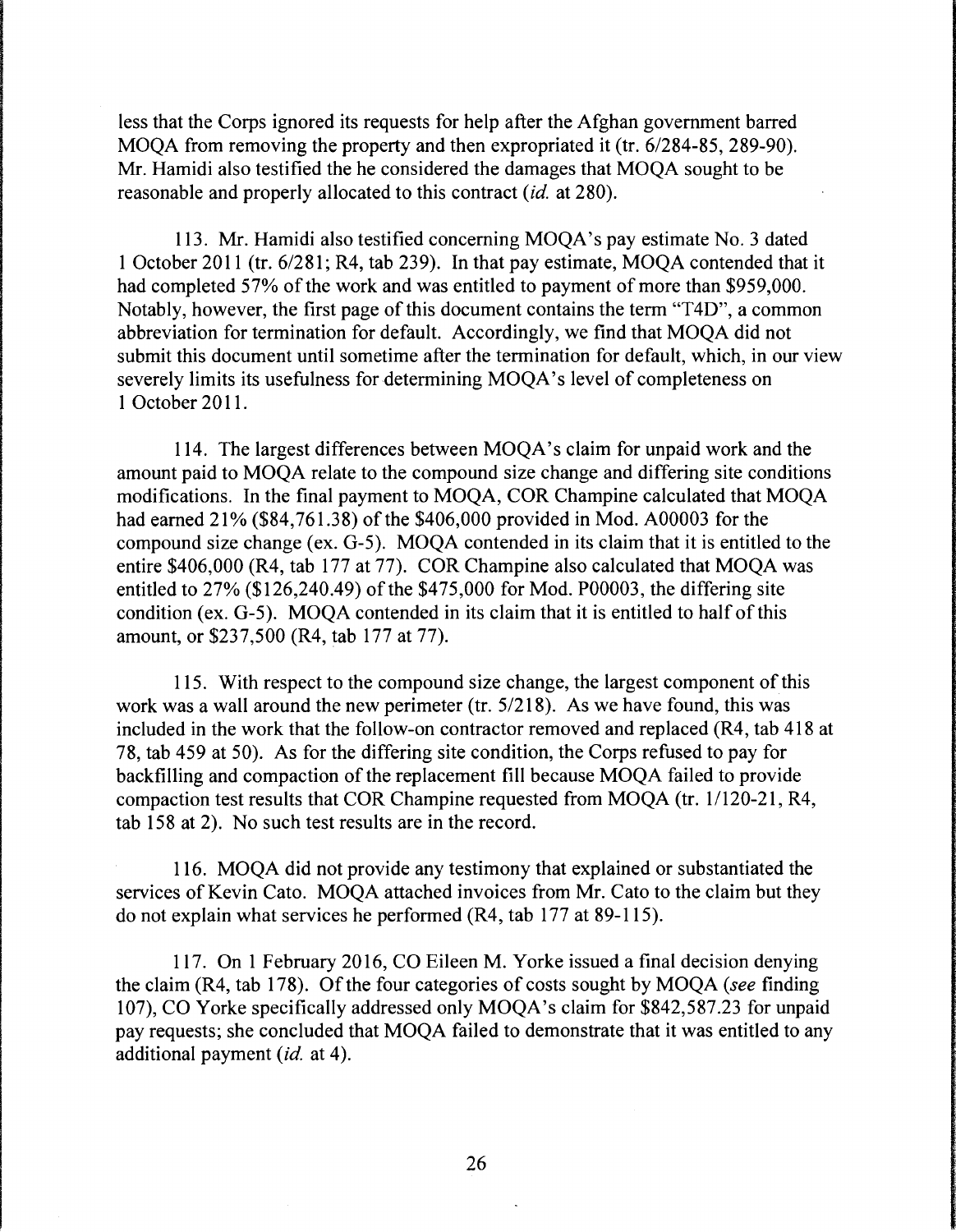118. MOQA filed a timely notice of appeal of that decision on 22 February 2016, which we docketed as ASBCA No. 60456.

119. The government has not made a claim for re-procurement costs.

## DECISION - ASBCA No. 57963

## A. Standard of Review

The Default clause of the contract (FAR 52.249-10(a)-(b), (d)) provides in relevant part: "If the Contractor refuses or fails to prosecute the work, or any separable part, with the diligence that will insure its completion within the time specified in this contract, including any extension...the Government may, by written notice to the Contractor, terminate the right to proceed with the work." The clause provides that the contract shall not be terminated if the delay is caused, among other things, by acts of the government in its sovereign or contractual capacity. The clause further provides that the rights and remedies of the government in this clause are in addition to any other rights and remedies provided by law or under the contract. (Finding 99)

In default cases involving a contractor's failure to make sufficient progress, the government may justify the termination by demonstrating that there was no reasonable likelihood that the contractor could complete the entire contract in the time remaining for performance. *Lisbon Contractors, Inc. v. United States,* 828 F.2d 759, 765 (Fed. Cir. 1987). The Corps has clearly met this burden. Photos taken after the termination show MOQA having completed a foundation that the Corps quality assurance representative found to be defective, and not much more (finding 110). MOQA does not contend that it could have completed the project in the 22 days that remained on the contract at termination. MOQA's own expert opined that a reasonable completion date would have been 27 May 2012 (finding 7). (We do not accept this 27 May 2012 completion date because it would have required MOQA to achieve a level of proficiency that had thus far eluded it on the project *(see, e.g.,* findings 89-98) but this date is useful for discussion purposes.)

# B. MOQA has Not Demonstrated That its Delay was Excusable

The burden shifts to MOQA to show that its non-performance was excusable. *DCX, Inc. v. Perry,* 79 F.3d 132, 134 (Fed. Cir. 1996). MOQA's counsel summarized its contentions at closing argument as follows:

> I know that there's a lot of complex facts here, but it's very simple. We should have been given more time. Because of differing site conditions, the collapsible soil, because of Government caused delays, the suspension of time, and also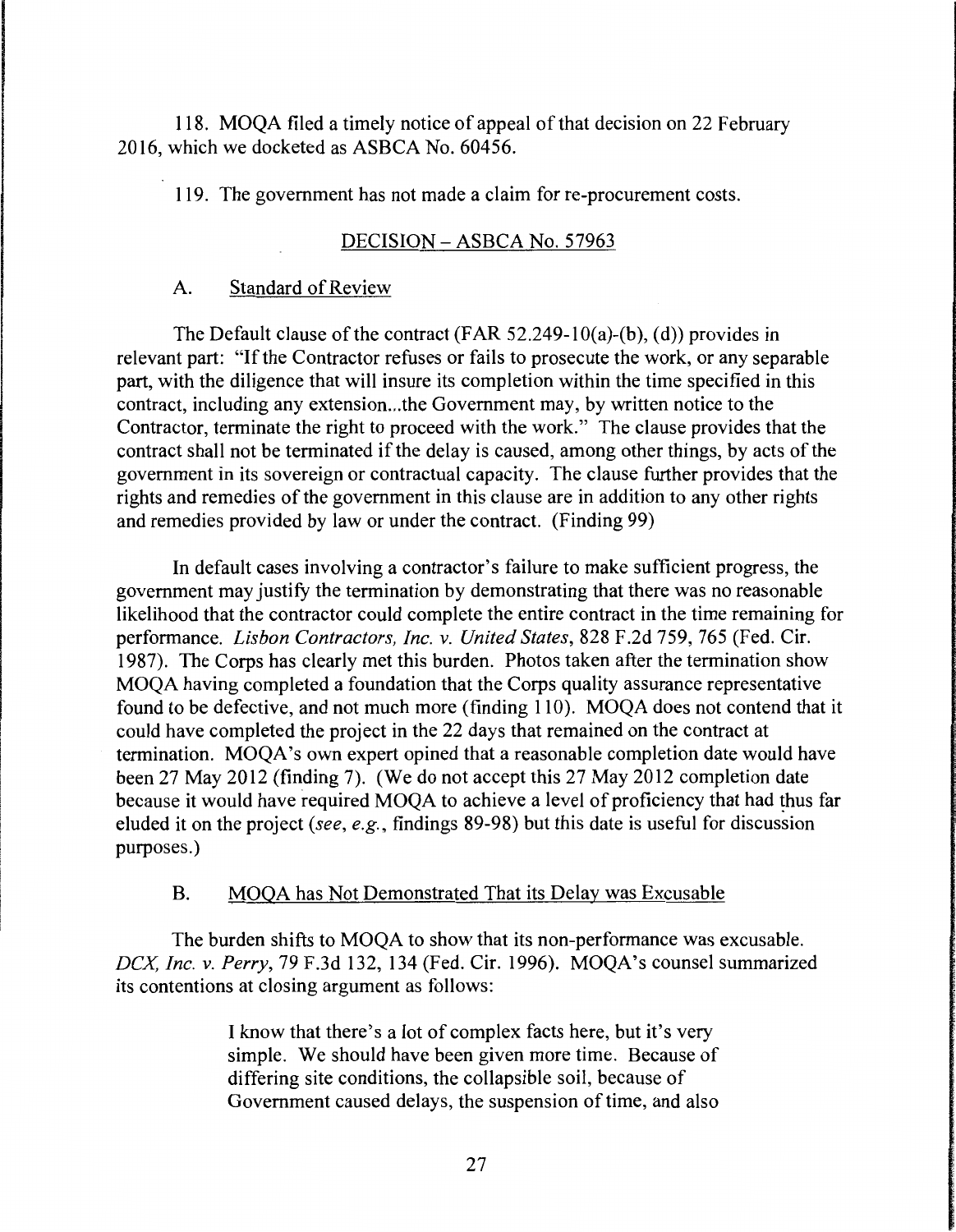the Government's delay in even negotiating things, right. We should've just been given more time.

### (Tr. 8/240-41)

MOQA has to prove that the Corps delayed the project by more than six months to bridge the gap from the 22 November 2011 contract completion date to 27 May 2012, the date specified by its expert. After thoroughly examining the record and MOQA's briefs, we conclude that MOQA's case has four basic flaws: 1) it has not provided a credible analysis of government delays; 2) it has not accounted for the release language in the bilateral modifications that resolved three major delays; 3) it has not accounted for its own considerable delays; and 4) it has no fallback position to explain the delays from June to October 2011 if we reject its contention that Mr. Khadaam sabotaged its performance. The first two points are closely related and we will take them together.

There is no dispute that there was delay for which the government was responsible. The license for construction, the compound size change, and the resolution of the collapsible soils delayed the project and increased MOQA's costs (findings 7, 11, 33). However, for each of these delays MOQA signed bilateral modifications in which it agreed that it had been compensated in full and would perform the work in the time specified *(id.).* MOQA's closing argument indicates that it believes it should have received more time in the modifications. But it is well settled that release language in modifications is enforceable. *Bell BC! Co. v. United States,* 570 F.3d 1337, 1340-41 (Fed. Cir. 2009).

MOQA's brief addresses to a certain extent the release language in the modifications. While not entirely clear, the crux of its argument appears to be a contention that the language in Mod. P00003 should be construed narrowly so that it only releases the work involved in removing the collapsible soil and replacing with acceptable fill (app. hr. at 80-83). The government seems to agree, stating in its reply brief that the release language applies only to the work specified in RFP-0003, that is, removing the collapsible soil and replacing it with acceptable fill (gov't reply at 7).

We also agree but this does not get MOQA very far. With the modification release language taking the delays due to the license for construction, the compound size change, and the collapsible soils removal/replacement off the table, there is not all that much government delay MOQA can point to. One such period of time might be from the issuance ofRFP-0002 on 1 February 2011 until its cancelation on 9 March 2011. The direction from the Corps in this RFP was somewhat confusing because it at least suggested that MOQA should hold off on redesigning the footings, something that was required by the contract *(see* findings 29-30). But MOQA has not proven how much of this time period should be considered government-caused delay. MOQA has not adequately explained why the one-week response requested by the Corps was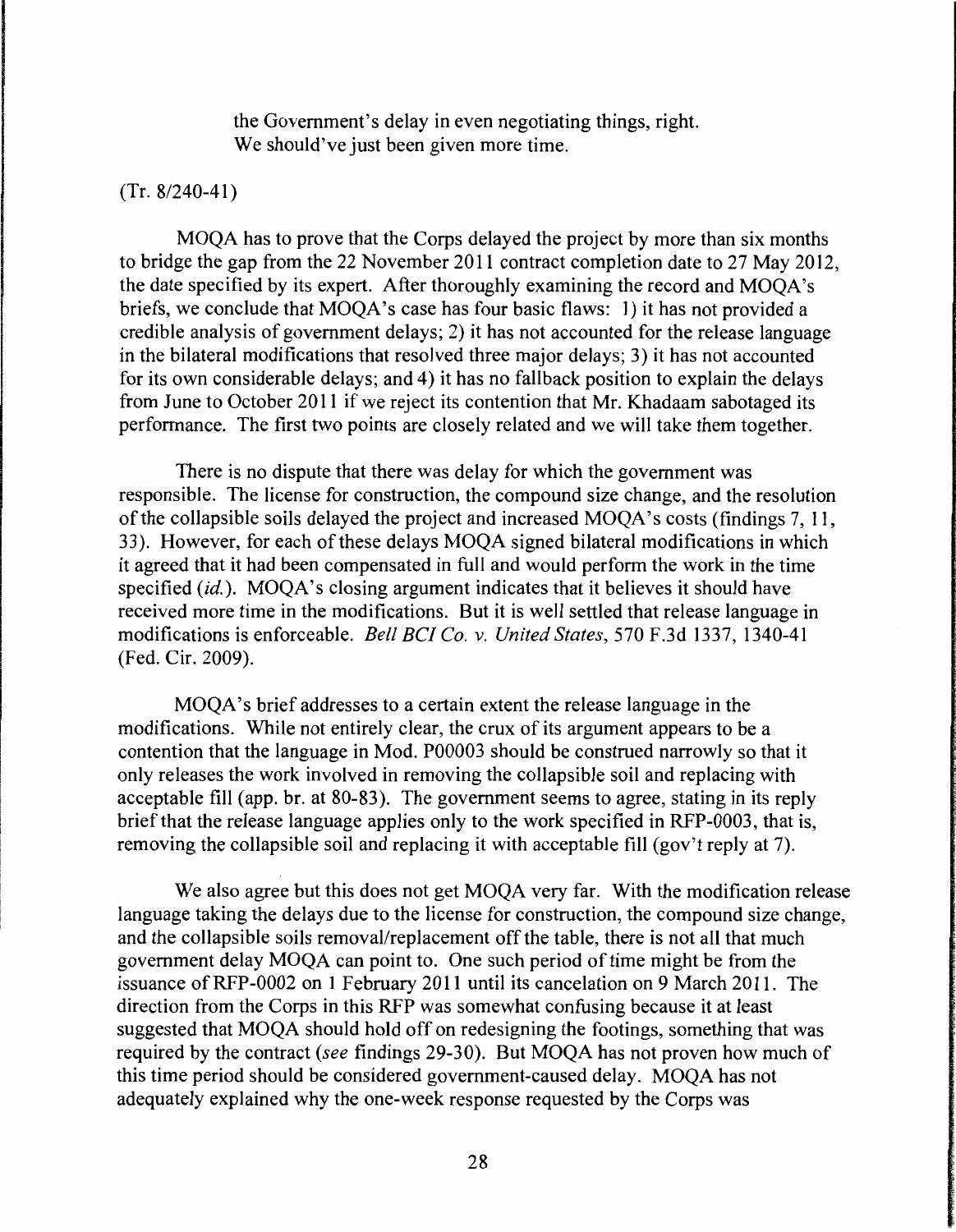unreasonable. Nor has it explained why more than five weeks went by without MOQA submitting a proposal or explaining to the Corps why it was unable to submit one. Thus, it appears that MOQA's inaction prolonged the delay caused by the issuance of RFP-0002. Moreover, MOQA has not demonstrated that any government delay was not concurrent with the compound size change delay for which the Corps provided a time extension.

Similarly, MOQA appears to contend that the nearly two months between the issuance of RFP-0003 and the execution of Mod. P00003 (findings 31-33) was not released by the modification and should be considered government delay. Even if we were to rule that MOQA did not release the delay during this time period, MOQA has not demonstrated how much of this delay should be charged to the government rather than MOQA due to its submission of an inflated initial proposal that required multiple · revisions (findings 32-33).

The difficulty of MOQA's burden is illustrated by the decision of the Court of Appeals for the Federal Circuit in *Empire Energy Management Systems, Inc. v. Roche,*  362 F.3d 1343 (Fed. Cir. 2004). In the underlying decision that was the subject of that appeal, we held that a termination was justified because the contractor would have required an additional 154 days to complete the project but had proven only 53 days of excusable delay. *Id.* at 1349 (citing *Empire Energy Management Systems, Inc.,* ASBCA No.  $46741$ , 03-1 BCA  $\P$  32,079 at 158,552). In affirming our decision, the Federal Circuit considered contentions by the contractor that would have increased the number of excusable delay days to 106, but held that even this number was not enough for the contractor to meet its burden because it was short of the required 154 days. *Id.* at 1351.

Accordingly, in this appeal, even if we attributed three months of delay to the Corps due to RFP-0002 and -0003, MOQA is still a long way from meeting its burden of proving more than six months of delay. Other government delays discussed in our findings (providing comments on the initial geotechnical report five days late (finding 23) and requiring a collapsible soils test that took one to three days to perform (finding 24)) are far too little to get MOQA to more than six months of government caused delay.

To demonstrate more than six months of delay, MOQA would have to show that the entire period from its 1 December 2010 submission of the geotechnical report until the execution of Mod. P00003 on 28 May 2011 were USACE delay days, plus it would need to find a few days elsewhere. MOQA cannot show that the government bears anywhere near this level of fault, which brings us to our third point.

MOQA has not accounted for any of its own delays. In the contract, MOQA accepted responsibility for the design and agreed to redesign the footings if there were problems with the soil. When soil problems occurred, it responded slowly (or not at all) and could not solve them on its own (findings 25, 27, 30, 32-33). MOQA waited until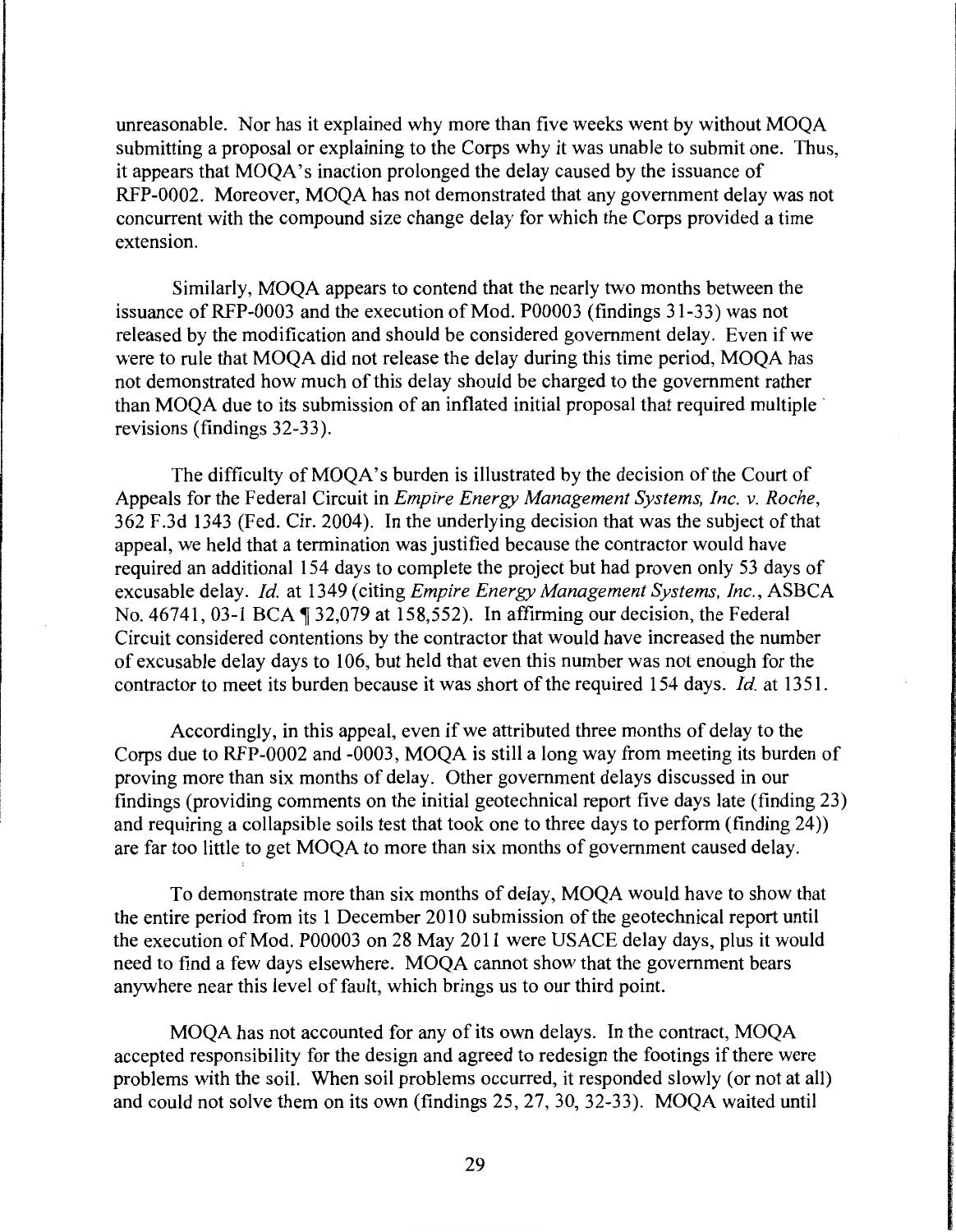1 December 2010 to submit the initial geotechnical report, then inexplicably took nearly 8 weeks to resubmit that report after the 20 December 2010 USACE comments, and took another month to resubmit it after the Corps "C" coded it for a second time; took more than 5 weeks to resubmit the 10% design after the initial "C" code; took 12 weeks to submit the 65% design after approval of the 10% design, and took an additional 5 weeks to resubmit it after the Corps "C" coded the first submission (findings 18, 25, 27, 35-38). MOQA only has itself to blame for these delays.

Finally, because we have rejected MOQA's allegations against Mr. Khadaam, we hold that MOQA bears sole responsibility for the delays from June to October 2011. As ·we found, MOQA failed to staff the project adequately, failed to timely submit and gain approval of a borrow source, failed to keep an SSHO on the project, failed to submit an adequate recovery plan, failed to keep its major subcontractor on the project, and failed to submit a plan for night work (findings 84-85, 90-98). During this time period MOQA squandered its chance to show the Corps that it could complete the project in a timely and workmanlike manner.

### C. Additional Bases for Termination

The government need only prove one sufficient basis for the termination for default. *Quality Trust Inc., ASBCA No.* 59983, 16-1 BCA 1 36,368. As we found, however, the contracting officer also based the termination on a failure to provide an adequate Accident Prevention Plan, and MOQA's repeated failure to establish and implement an adequate Quality Control Program. But we can uphold a termination for reasons not cited by the contracting officer in his decision. *Empire Energy,* 362 F.3d at 1357.

At the hearing, the government had somewhat greater ambitions, producing evidence that the termination was justified for what could be described as an across the board failure of MOQA to meet its contractual obligations. The government has proven that MOQA: 1) failed to submit schedules that complied with the contract (findings 41-45, 82, 90-98); 2) failed to timely submit its 65 and 90% designs and never submitted a 100% design (findings 35-39); 3) failed to provide other submittals in a timely manner (findings 46-50, 53); 4) failed to have a qualified SSHO/safety manager on the project at all times (findings 58-63); 5) engaged in misleading conduct by providing the government with falsified resumes for the SSHO and altering UPVC pipe to give the impression it was acceptable (findings 59-63, 70); and 6) failed to perform work of the quality required by the contract (finding 110). Precedent from the Federal Circuit and this Board contain numerous examples of default terminations upheld for comparable reasons. *MC.* & *D. Capital Corp. v. United States,* 948 F .2d 1251, 1256 (Fed. Cir. 1991) (failure to provide specified roof and correct deficiencies, and leaving the job site); *Discount Co. v. United States,* 554 F.2d 435, 441 (Ct. Cl. 1977) (failure to provide work schedule bolstered government's position that it was justifiably insecure about timely completion); *Universal Fiberglass Corp. v. United States,* 537 F.2d 393, 398 (Ct. Cl. 1976) (contractor was not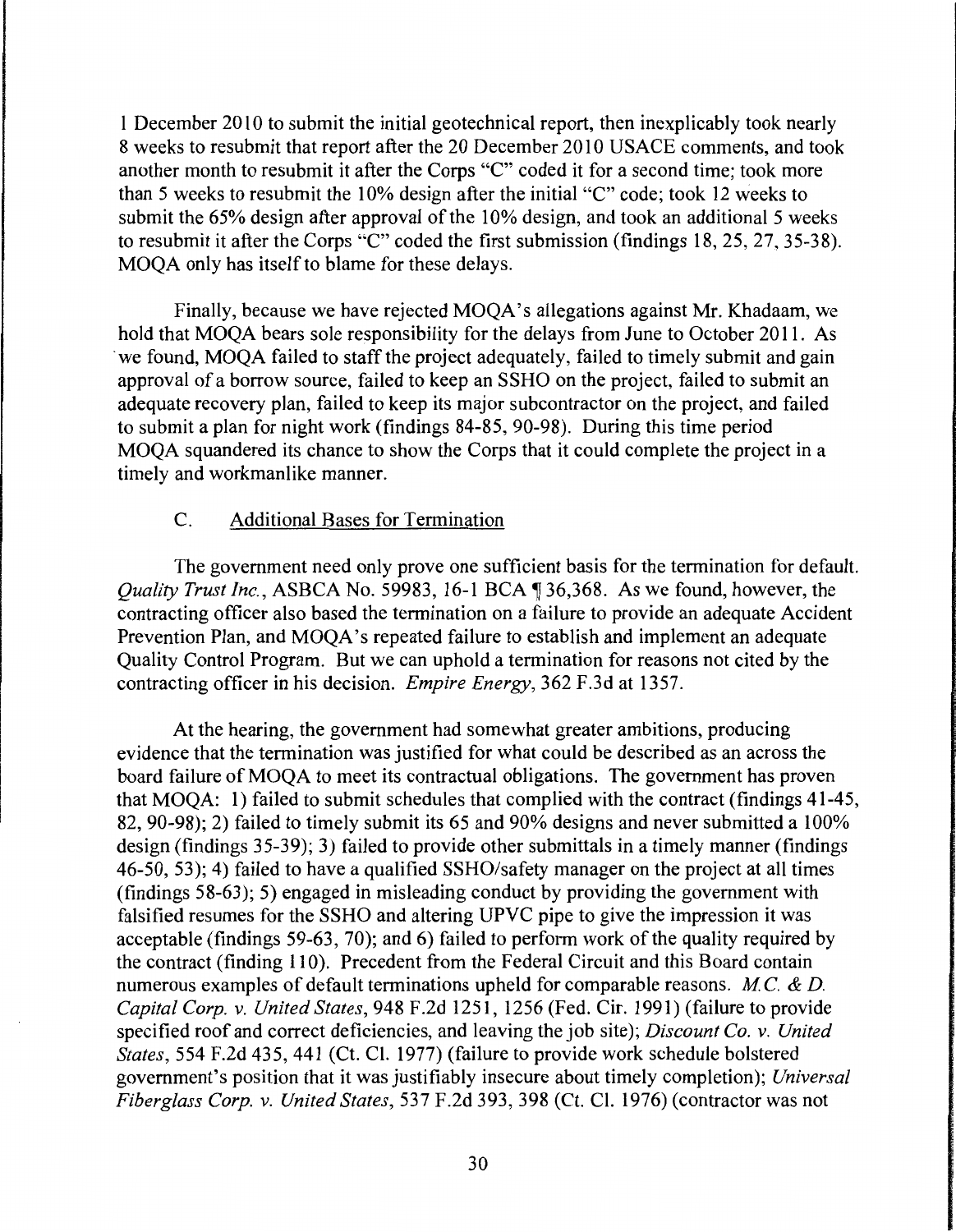making progress, did not have necessary parts and had allowed labor force to wither away); *Michael C. Avino, Inc.*, ASBCA No. 31752, 89-3 BCA ¶ 22,156 (altering test reports to falsely show concrete met strength specification); *Korean Maintenance Co.,*  ASBCA No. 31796, 88-3 BCA | 21,155 (poor performance, poor work force organization, inadequate quality control); *see also 5860 Chicago Ridge, LLC v. United States,* 104 Fed. Cl. 740 (2012) (chronically leaky roof).

As the record demonstrates, this contract presented considerable challenges. While the Corps provided MOQA with a design, the contract allocated the risk of the design to MOQA, placed the burden of producing a geotechnical report and determining soil conditions on MOQA, and required MOQA to redesign if the soil conditions were below specified parameters (findings 20-21, 28). Moreover, the contract required construction to take place in a remote and dangerous section of Afghanistan that had extreme weather (findings 2-3). While we recognize these challenges, the Board cannot reallocate risk to the government when the contractor suffers adverse consequences from that freely accepted risk. *Dot Systems, Inc. v. United States,* 231 Ct. Cl. 765, 768 (1982); *Natus Corp. v. United States,* 371F.2d450, 457-58 (Ct. Cl. 1967).

The record indicates that MOQA did not have the project level management necessary to perform this construction contract for the Corps. Its complaints about the required paperwork (finding 69 n.4), its inability to produce timely and compliant submittals (e.g., findings 47, 50), and its disregard for project safety and quality standards *(e.g.,* findings 57-63) all suggest that it was not prepared for what it was getting into. Although MOQA appears to be a small foreign contractor without a long history of performing contracts for the U.S. Government, we cannot excuse MOQA on this basis because "[a] Government contractor, regardless of its size, locality or experience, is bound to understand the complexities and consequences of its undertaking." *Tony Downs Foods Co. v. United States,* 530 F.2d 367, 374 (Ct. Cl. 1976) (citing *Massachusetts Port Authority v. United States,* 456 F .2d 782, 784 (Ct. Cl. 1972)).

ASBCA No. 57963 is denied.

### ASBCA No. 60456

Having upheld the termination for default, the immediate question is whether there is anything left for the Board to decide with respect to MOQA's monetary claim. In general, a construction contractor who has been terminated for default is entitled to payment for work that was properly performed in accordance with the contract prior to the default termination. *J.G. Enterprises, Inc., ASBCA No.* 27150, 83-2 BCA 16,808 at 83,543. But the government contends that we lack jurisdiction because MOQA's claim seemed to be predicated on conversion of the default to one for termination for the convenience of the government *(see* gov't suppl. br. at 3-4; finding 107).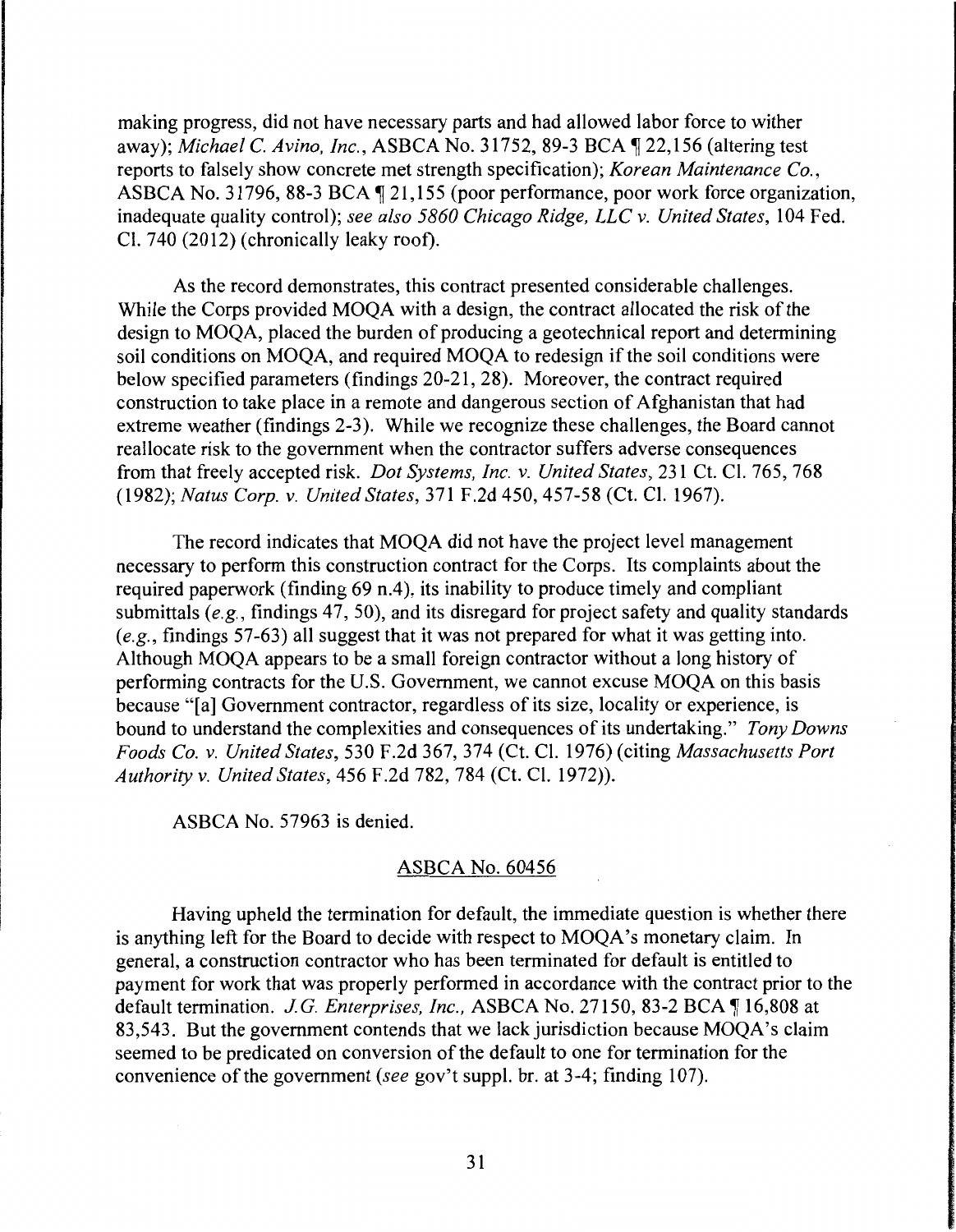While not a model of clarity, we conclude that MOQA's claim clearly communicated the notion that it performed work for which it had not been paid. The contracting officer appears to have understood this because her decision analyzed whether MOQA had been paid everything to which it was entitled *(see* finding 117). Accordingly, we possess jurisdiction. *See Scott Timber Co. v. United States,* 333 F.3d 1358, 1365-66 (Fed. Cir. 2003).

As set out in its claim, MOQA seeks payment of \$624,740 for materials and \$227,915 for construction and machinery left on site (finding 107). Our findings require us to reject this claim. To the extent that MOQA left anything of value at the site after the termination, MOQA created this problem for itself. As we have found, COR Champine directed MOQA to vacate the site and remove its property on the day after termination (finding 100). MOQA failed to do so, lingering for six months in an apparent hope that the Corps would change its mind about the termination (finding 102). To the extent that materials or equipment were damaged by the weather, stolen, or experienced other problems during this time period, MOQA only has itself to blame. Moreover, the contemporaneous daily reports indicate that MOQA did, in fact, remove all of its materials and equipment, with the exception of sand, gravel, and stones (finding 104), which we conclude is the best evidence of the disposition of this property.

Finally, this portion of the claim also fails because Mr. Hamidi's testimony does not support liability for the U.S. Government. In its post-hearing briefs, MOQA states that it is entitled to be paid for materials and equipment taken by "the Government," presumably meaning the U.S. Government (app. br. at 96; app. supp. br. at 5). However, Mr. Hamidi testified that it was actually the Afghan government that took the property (finding 112). The United States is not responsible for the sovereign acts of other countries and it is therefore not liable to MOQA if the Afghan government took the materials and equipment. *Zafer Taahhut Insaat ve Ticaret A.S. v. United States,* 833 F.3d 1356, 1364 (Fed. Cir. 2016).

MOQA also seeks \$842,587.23 of unpaid pay requests for work performed through the date of termination. As we found, the Corps paid MOQA \$642,840.63, or 25% of the contract price of \$2,572,449.11(findings100-01). MOQA has not proven that it was entitled to more. Our findings indicate that MOQA struggled at nearly every aspect of performing this contract *(see* findings 25, 27, 37, 39, 41, 44-45, 47, 49-50, 53, 57-63, 70-71, 76, 84-85, 89-98). Based on MOQA's performance and the testimony of Mr. Lawrence, the quality assurance representative, concerning the problems with the concrete and rebar placed by MOQA, we conclude that the contracting officer did not abuse his discretion in having the replacement contractor remove most of the work placed by MOQA and start over *(see* findings 103, 110). In essence, MOQA received 25% of the contract price even though it did not accomplish much more than excavating the site *(id.).* There is no credible evidence to support a higher payment to MOQA.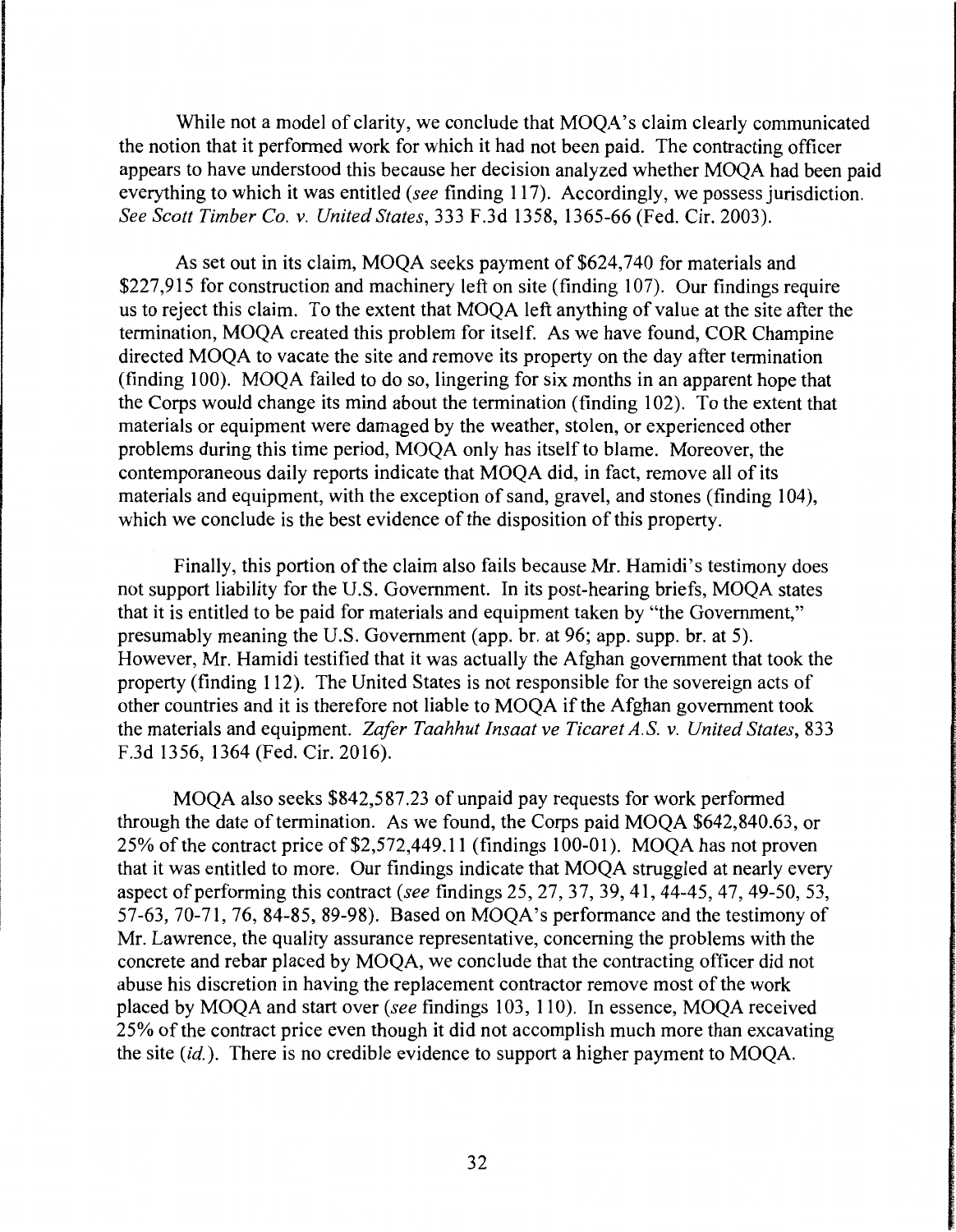Finally, with respect to the \$169,418.22 of consulting fees allegedly paid to Mr. Kevin Cato, MOQA admits in its supplemental brief that it would not be entitled to these amounts if the Board did not convert the termination to one for the convenience of the government (app. supp. br. at 9). Even if MOQA could pursue these costs without conversion of the termination, we would deny them because MOQA has not proven what services Mr. Cato performed, or why they were reasonable in terms of effort and price. *See Vistas Construction of Illinois, Inc., ASBCA No. 58479 <i>et al., 16-1 BCA*, 136,236 at 176, 796-99.

We deny ASBCA No. 60456.

## **CONCLUSION**

For the foregoing reasons, ASBCA Nos. 57963 and 60456 are denied.

Dated: 7 November 2017

Michael M. O'Comell

MICHAEL N. O'CONNELL Administrative Judge Armed Services Board of Contract Appeals

I concur

RICHARD SHACKLEFORD Administrative Judge Acting Chairman Armed Services Board of Contract Appeals

I concur

OWEN C. WILSON Administrative Judge Vice Chairman Armed Services Board of Contract Appeals